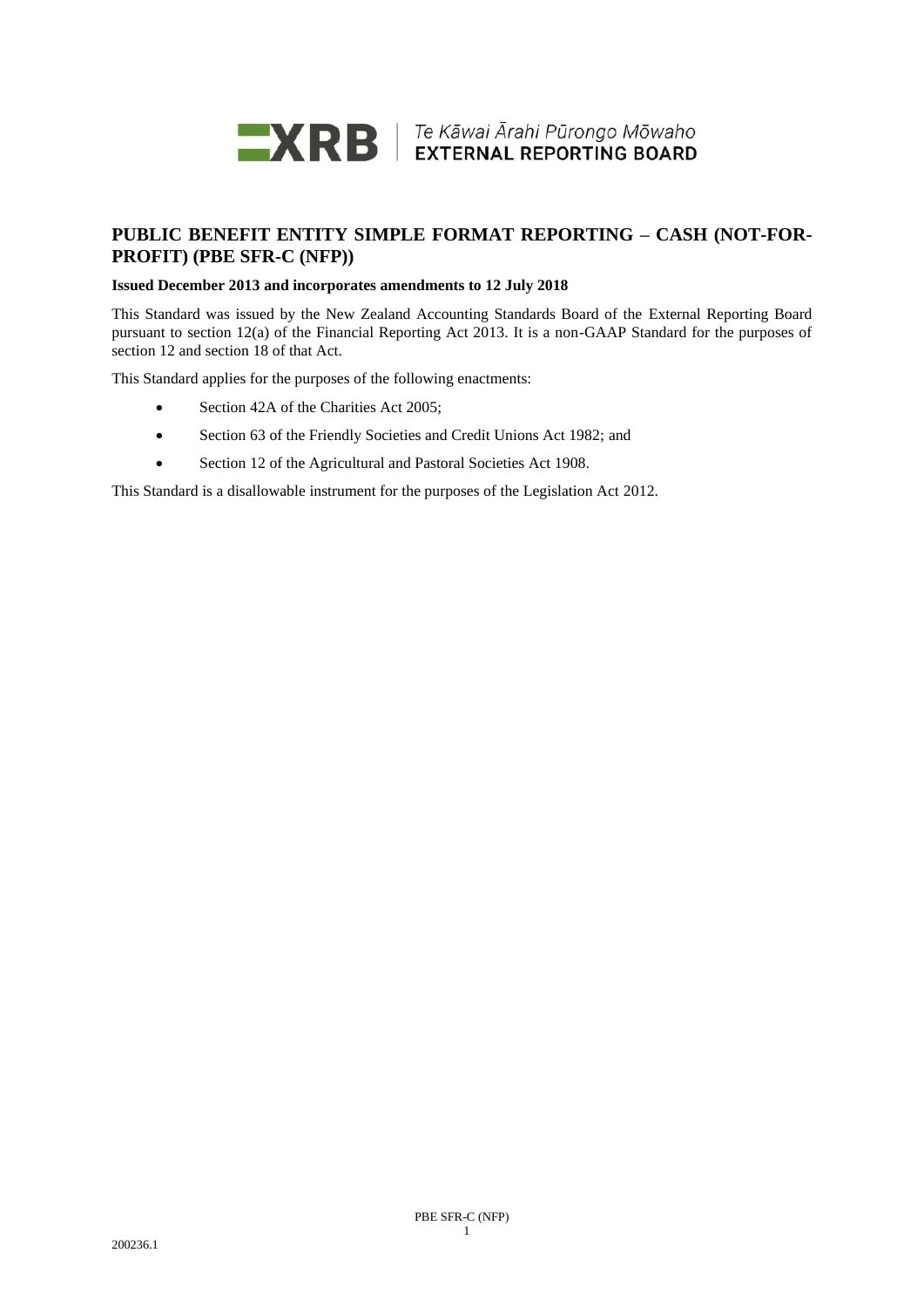# **PUBLIC BENEFIT ENTITY SIMPLE FORMAT REPORTING – CASH (NOT-FOR-PROFIT)**

# **COPYRIGHT**

© External Reporting Board ("XRB") 2013.

This XRB Standard contains copyright material.

Reproduction in unaltered form (retaining this notice) is permitted for personal and non-commercial use subject to the inclusion of an acknowledgement of the source.

Requests and enquiries concerning reproduction and rights for commercial purposes within New Zealand should be addressed to the Chief Executive, External Reporting Board at the following email address: [enquiries@xrb.govt.nz.](mailto:enquiries@xrb.govt.nz)

ISBN 978-1-927238-84-4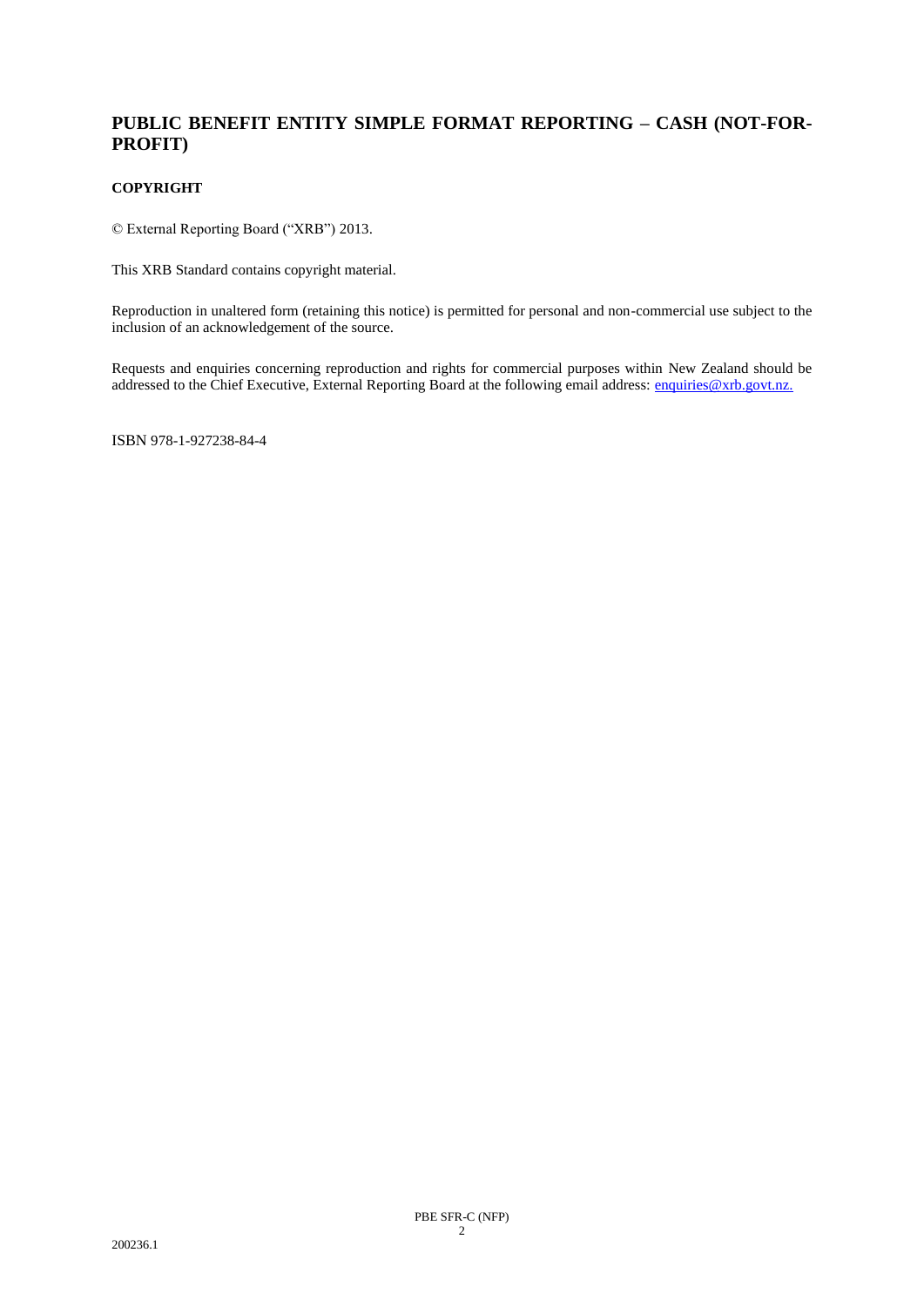# **PUBLIC BENEFIT ENTITY SIMPLE FORMAT REPORTING - CASH** (NOT-FOR-PROFIT)

# **CONTENTS**

| Paragraph   |
|-------------|
| -1          |
| $2 - 2.1$   |
| $3 - 4$     |
| $5 - 7$     |
| $A1 - A118$ |
| $A1-A3$     |
| $A4 - A23$  |
| $A4 - A5$   |
| $A6 - A7$   |
| A8          |
| $A9 - A12$  |
| $A13 - A15$ |
| $A16 - A17$ |
| $A18 - A21$ |
| A22         |
| A23         |
| $A24 - A26$ |
| A24         |
| $A25 - A26$ |
| $A27 - A33$ |
| A27         |
| $A28 - A31$ |
| $A32 - A33$ |
| $A34 - A71$ |
| A34         |
| A35-A38     |
| A35-A37     |
| A38         |
| A39-A52     |
| A42-A49     |
| A50-A52     |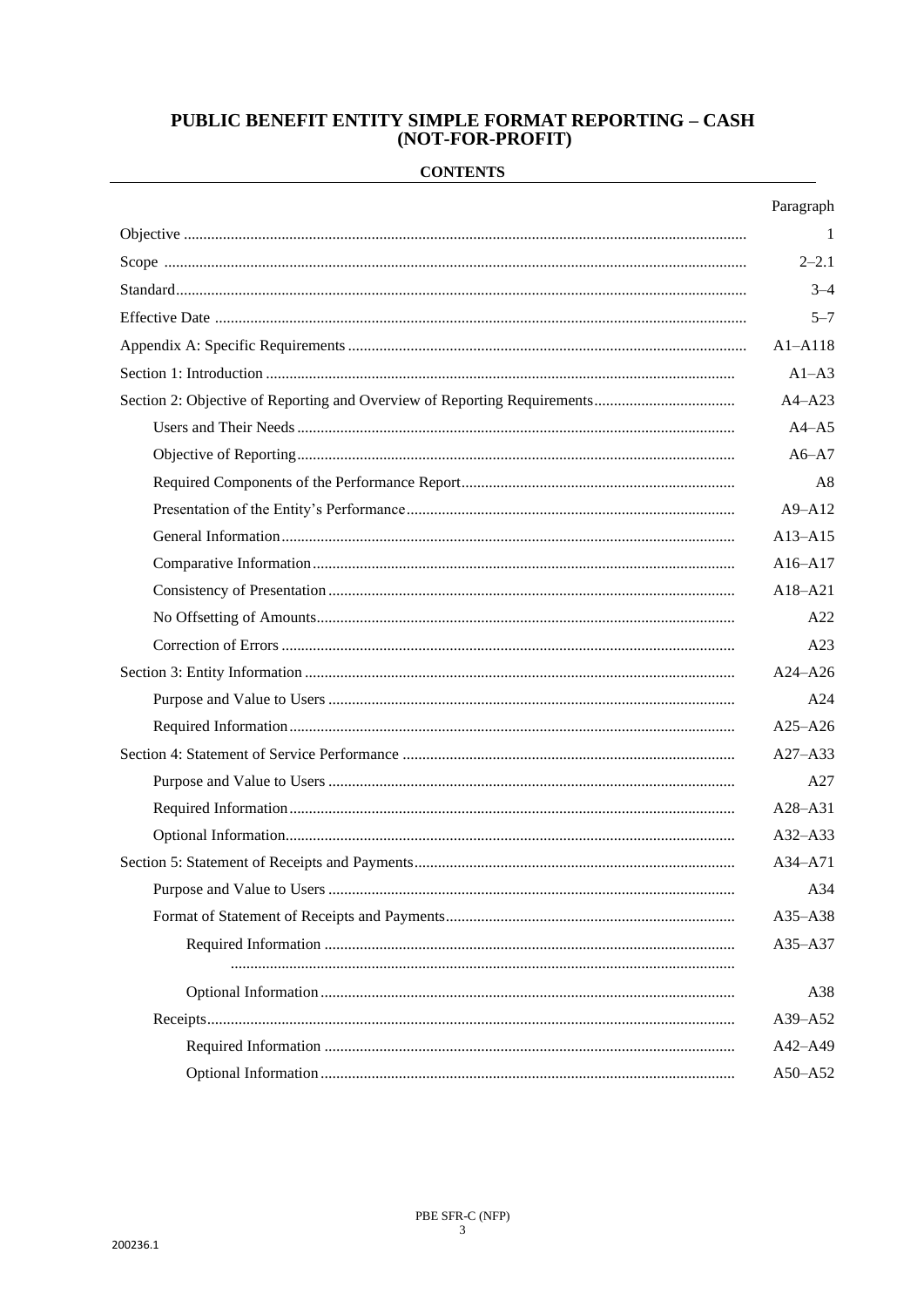| $A53 - A65$ |
|-------------|
| $A55 - A62$ |
| $A63 - A65$ |
| A66-A69     |
| $A67 - A69$ |
| A69.1-A69.2 |
| A69.1       |
| A69.2       |
| A70-A71     |
| A70         |
| A71         |
| A72-A103    |
| A72         |
| A73-A74     |
| $A73 - A74$ |
| A75-A88     |
| A76-A85     |
| A80         |
| A81         |
| A82         |
| A83-A85     |
| A86-A88     |
| A89-A100    |
| A90-A97     |
| A94         |
| A95-A96     |
| A97         |
| A98-A100    |
| A101-A103   |
| A102-A103   |
| A104-A118   |
| A104        |
| A105-A118   |
| A106        |
| A107        |
| A108        |
| A109-A114   |
| A109-A112   |
| A113-A114   |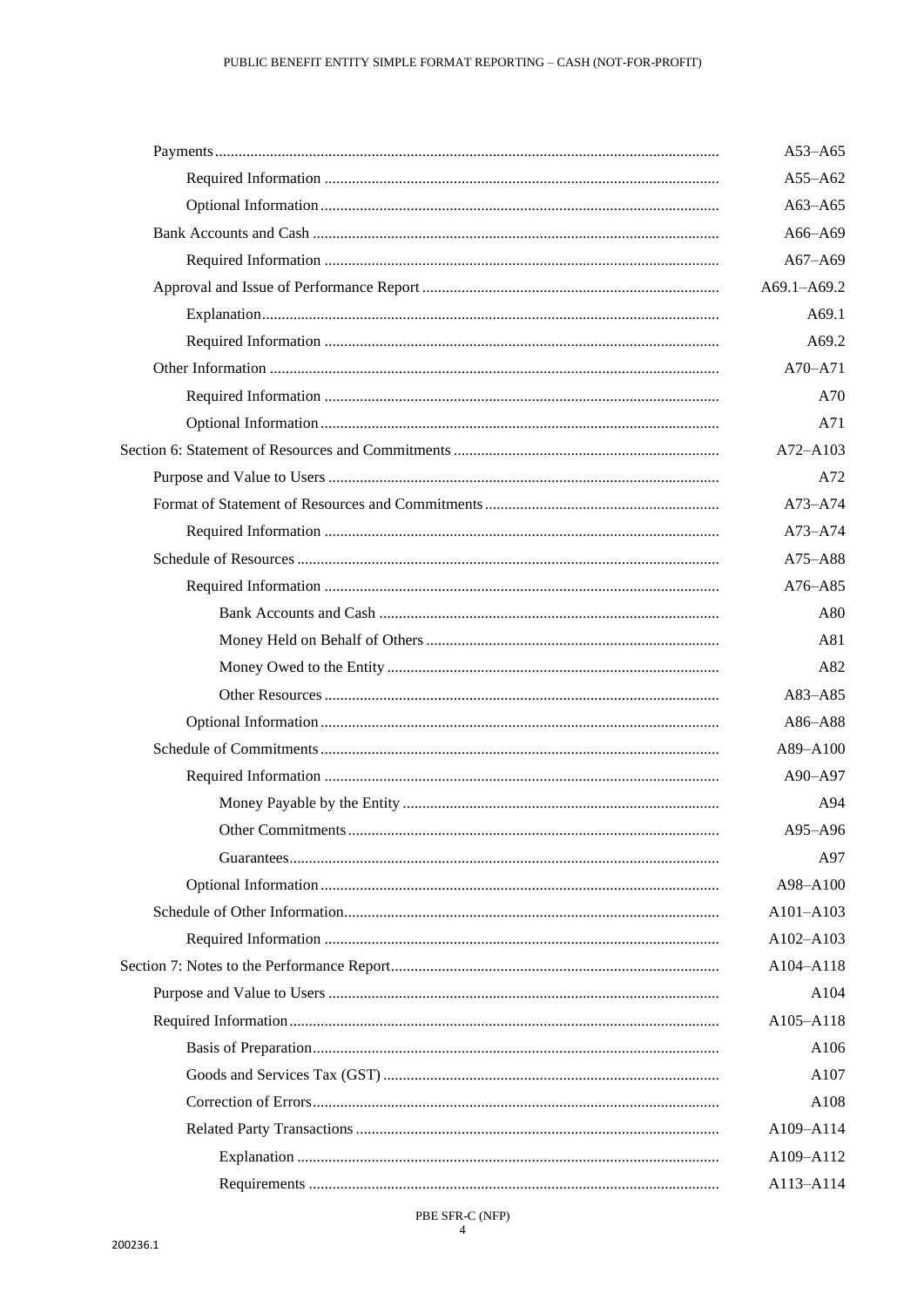|                                  | A115-A117             |
|----------------------------------|-----------------------|
|                                  | A <sub>118</sub>      |
| Section 8: Illustrative Examples |                       |
| Section 9: Glossary              |                       |
|                                  | $B1 - B4$             |
|                                  | B1                    |
|                                  | $B2-B4$               |
|                                  | <b>B</b> <sub>3</sub> |
|                                  | B4                    |
| Basis for Conclusions            |                       |
| <b>History of Amendments</b>     |                       |

*Public Benefit Entity Simple Format Reporting – Cash (Not-For-Profit)* (PBE SFR-C (NFP)) is set out in paragraphs 1−7 and Appendices A and B. All the paragraphs in the Standard and the Appendices have equal authority. PBE SFR-C (NFP) should be read in the context of its objective, the Basis for Conclusions and Standard XRB A1 *Application of the Accounting Standards Framework*.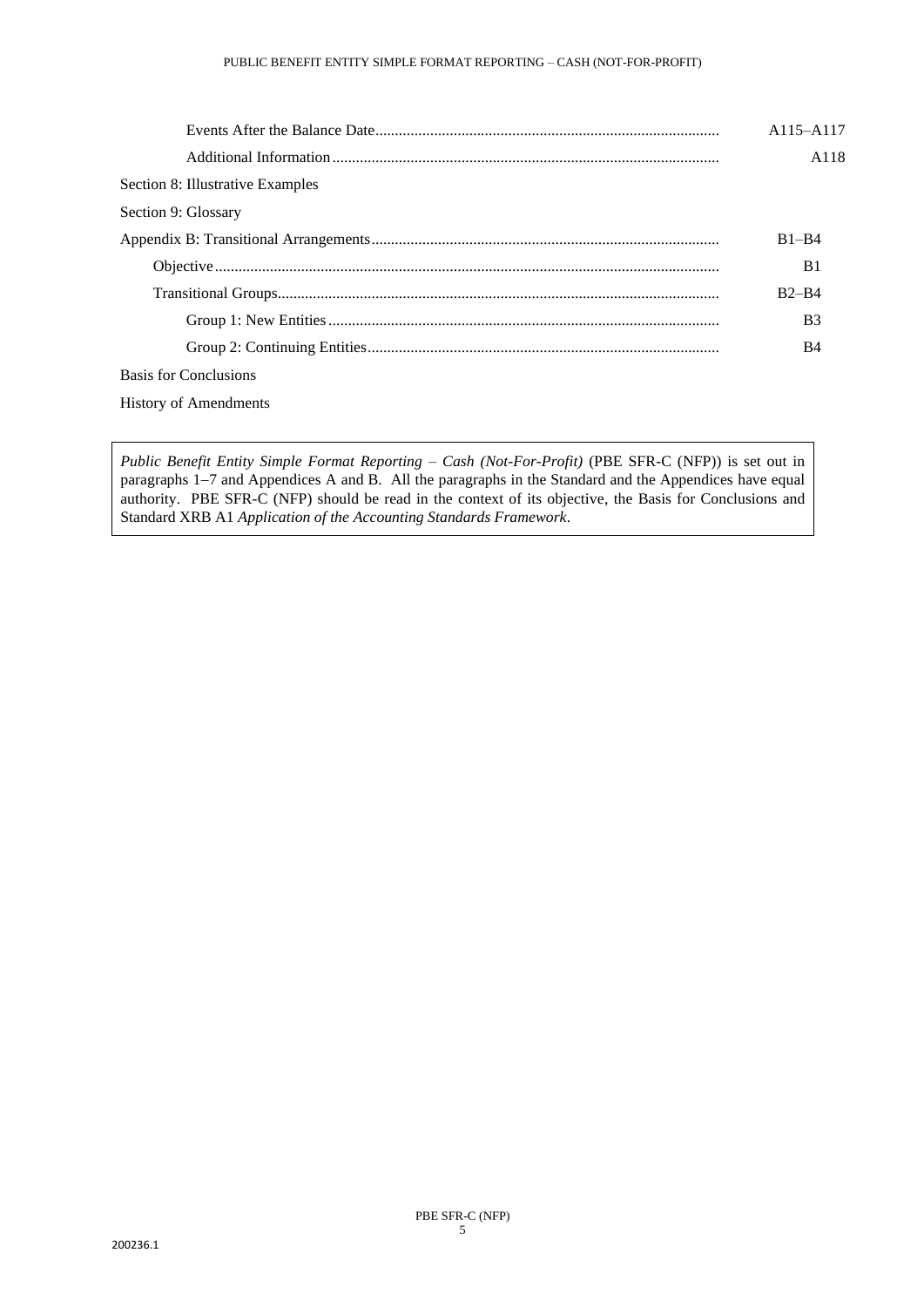# **Objective**

1. The objective of this Standard is to facilitate financial reporting by not-for-profit public benefit entities (PBEs) that are eligible for and elect to apply the Tier 4 PBE Accounting Requirements for not-for-profit entities, by improving the quality and consistency of the information disclosed in performance reports, and to facilitate comparability between entities, and between years for the reporting entity.

# **Scope**

- 2. This Standard applies to not-for-profit public benefit entities that are eligible for, and elect to apply, the Tier 4 PBE Accounting Requirements. XRB A1 *Application of the Accounting Standards Framework*  prescribes the criteria that those entities must meet to be eligible to apply this Standard.
- 2.1 Where an entity controls<sup>1</sup> one or more entities and the total combined operating payments<sup>2</sup> of the entity and all its controlled entities do not exceed the legislative size threshold to report in accordance with this Standard, the controlling entity is not required to prepare consolidated financial statements/consolidated performance report.

# **Standard**

- 3. Not-for-profit public benefit entities that are eligible for, and elect to apply, the Tier 4 PBE Accounting Requirements shall prepare a performance report in accordance with the requirements set out in Appendix A and the transitional provisions in Appendix B.
- 4. Accompanying this Standard is an explanatory guide containing an optional template and associated guidance notes that illustrate the requirements of this Standard (Explanatory Guide A6 *Optional Template and Associated Guidance Notes for Applying Public Benefit Entity Simple Format Reporting – Cash (Not-For-Profit*)). It is not mandatory to apply the template or guidance notes and they have no legal status. However, when an entity applies the template in the specific circumstances of the entity, the performance report will comply with this Standard.

# **Effective Date**

- 5. A not-for-profit public benefit entity that is eligible to apply this Standard, and elects to do so, shall apply this Standard for periods beginning on or after 1 April 2015. Earlier application is permitted.
- 6. *Amendments to Simple Format Reporting Accounting Requirements as a Consequence of XRB A1*, issued in December 2015, amended paragraphs  $1-3$ , A1 and B2. It made no changes to the requirements contained in this Standard. A not-for-profit public benefit entity shall apply those amendments for periods beginning on or after 1 January 2016. Earlier application is permitted.
- 7. *2018 Omnibus Amendments to Tier 3 and Tier 4 PBE Accounting Requirements,* issued in July 2018, amended paragraph A109 and added paragraphs 2.1, A69.1 and A69.2. An entity shall apply those amendments for periods beginning on or after 1 January 2019. Earlier application is permitted.

<sup>1</sup> An entity determines whether it controls another entity in accordance with generally accepted accounting practice (GAAP). Explanatory Guide A9 *Financial Reporting by Not-for-profit Entities: Identifying Relationships for Financial Reporting Purposes* provides guidance for not-for-profit entities in determining whether an entity has a relationship with another entity for financial reporting purposes and, if so, the nature of that relationship.

<sup>2</sup> The combined operating payments of the entity and all its controlled entities excludes any payments between the entity and the controlled entities and/or between the controlled entities.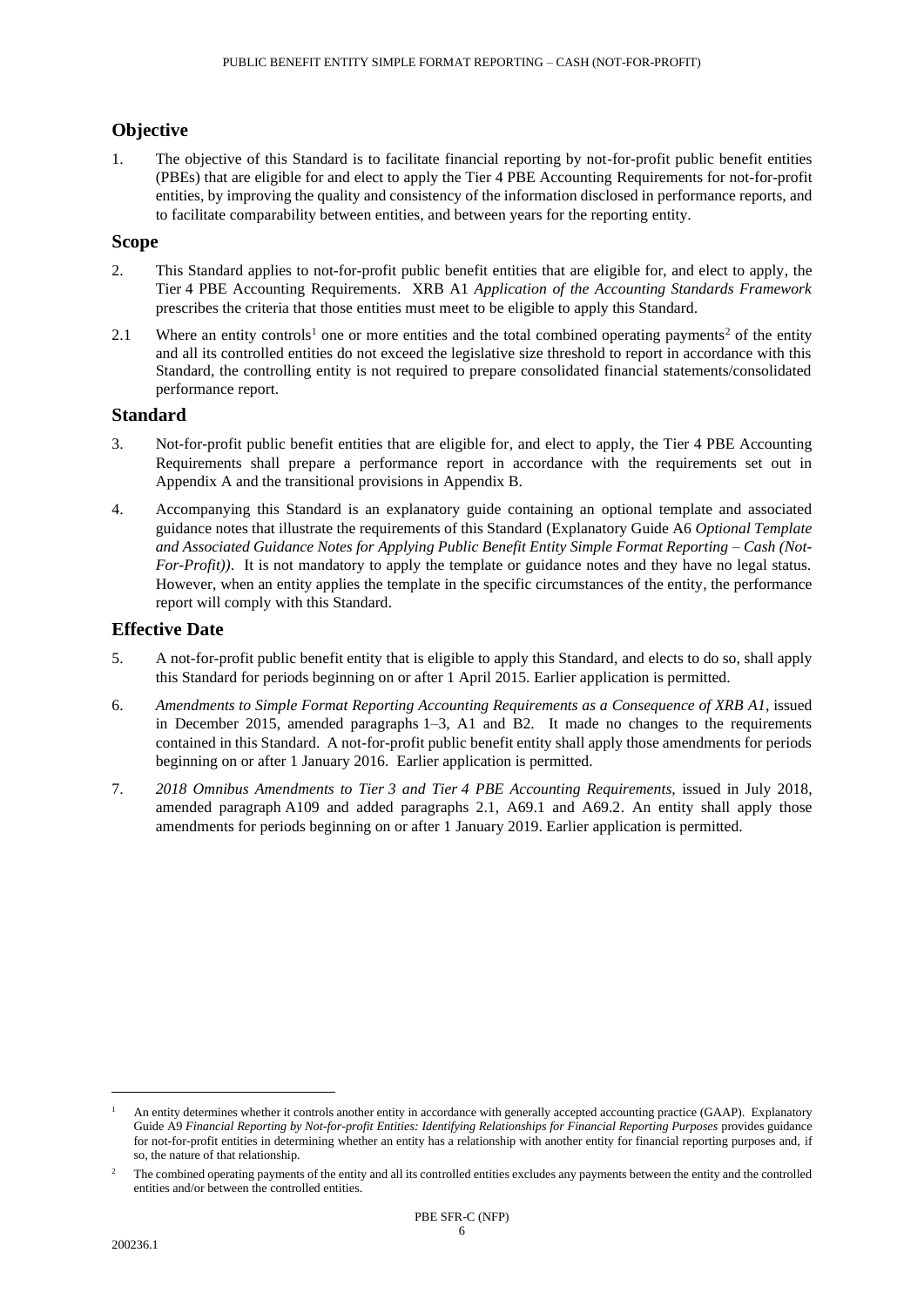# **Appendix A: Specific Requirements**

*This Appendix contains the requirements for Public Benefit Entity Simple Format Reporting – Cash (Not-For-Profit). It is an integral part of the Standard.*

# **Section 1: Introduction**

- A1. This part of the Standard<sup>3</sup> sets out the requirements for the preparation of a simple format report known as the "Performance Report". The Standard may be applied by eligible not-for-profit public benefit entities (PBEs) that elect to apply this Standard in accordance with the requirements of XRB A1 *Application of the Accounting Standards Framework*.
- A2. This Standard comprises a number of sections (as shown in the Table of Contents). These refer to specific aspects of reporting. Within each section information is presented in numbered paragraphs to enable crossreferencing within this Standard.
- A3. Terms are defined in the Glossary in section 9 to assist with the understanding of this Standard.

<sup>3</sup> This Appendix is part of the Standard and so the term "Standard" is used throughout. "Standard" refers to Public Benefit Entity Simple Format Reporting – Cash (Not-For-Profit) abbreviated as PBE SFR-C (NFP).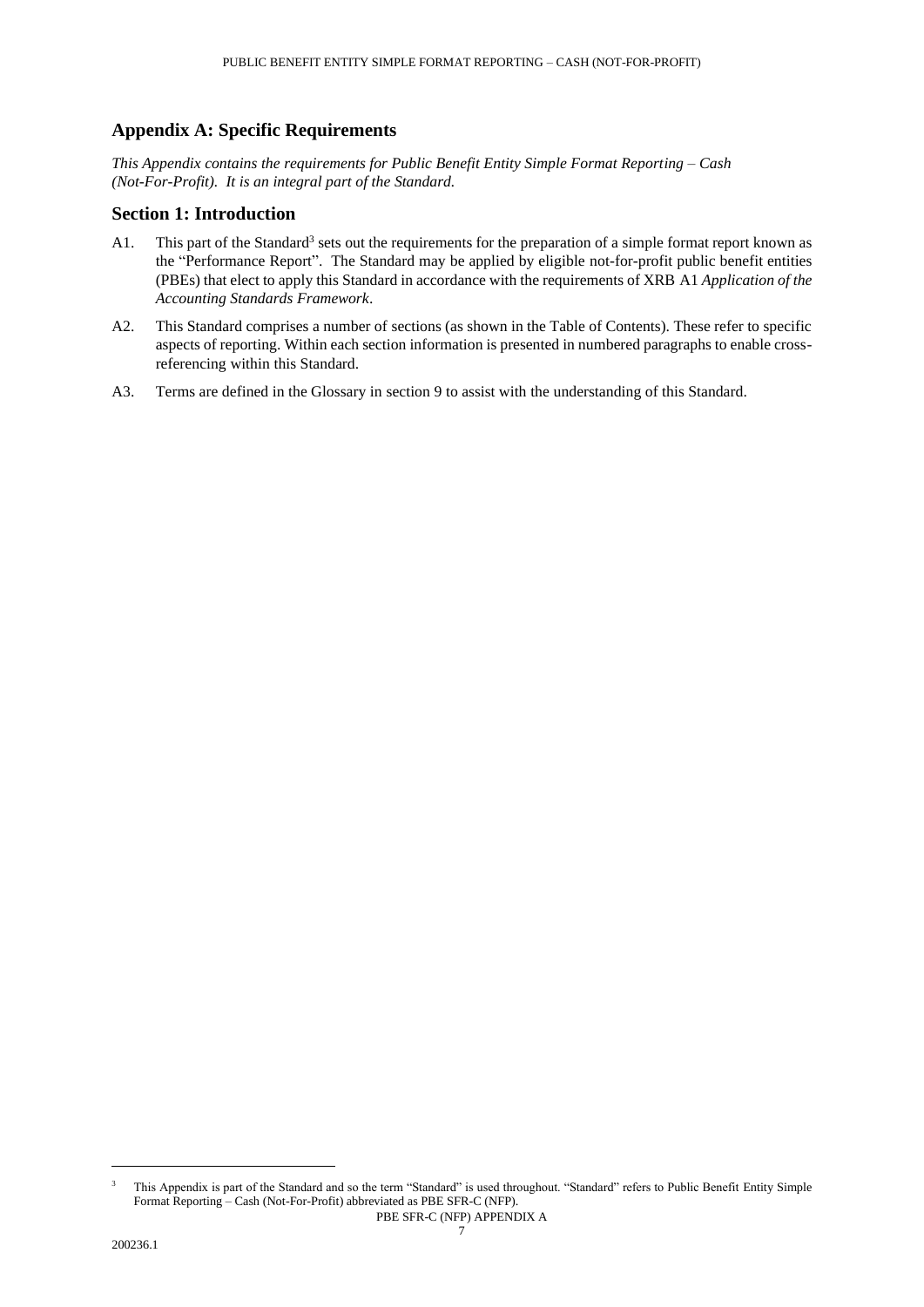# **Section 2: Objective of Reporting and Overview of Reporting Requirements**

# **Users and Their Needs**

- A4. The performance report for a not-for-profit PBE is designed for those users who cannot require the entity to disclose the information needed for accountability and decision making. Most users fall into two groups:
	- (a) Providers of resources to the entity; and
	- (b) Recipients of services from the entity.
- A5. Examples of these users are:
	- (a) Donors, who contribute to a shelter for the homeless which relies on grants and donations from the community (resource providers); and
	- (b) Service recipients who benefit from the meals and short-term accommodation provided at the shelter.

# **Objective of Reporting**

- A6. An [entity](#page-25-0) should prepare a performance report that addresses the following questions:
	- (a) "Who are we?" an overview of the entity;
	- (b) "Why do we exist?" why the entity was established and what it seeks to achieve [\(outcomes\)](#page-25-1);
	- (c) "What did we do?" what the entity did during the year in providing goods or services (outputs);
	- (d) "What did it cost?" how much was paid to provide goods or services, and to run the entity;
	- (e) "How was it funded?" the sources of cash used to pay for its activities in providing goods or services;
	- (f) "When did we do it?" the period covered by the report, and a comparison of information with previous reporting periods;
	- (g) "How did we do our accounting?" the accounting policies applied; and
	- (h) "What do we need to do to continue?" the ability of the entity to continue achieving its objectives and operate in the foreseeable future. This question can be answered by looking at the performance report as a whole.
- A7. The performance report is usually prepared for a financial year (which ends on its "balance date"). The performance report shall identify and reflect the period to which it refers, and contain only those receipts and payments that occurred in this period. It may be prepared for a part year, but this is unusual and occurs only when the entity is formed or ceases to exist during a year, or changes its balance date.

#### **Required Components of the Performance Report**

- A8. An entity shall prepare a performance report every financial year with, at a minimum, the following components:
	- (a) Entity information which explains what the entity is and why it exists (section 3);
	- (b) A statement of service performance which explains what the entity did (section 4);
	- (c) A statement of receipts and payments showing the cash received and paid by the entity over the year so the net cash surplus or deficit can be calculated for that financial year (section 5);
	- (d) A statement of resources and commitments showing what the entity owns and what the entity owes at a particular balance date (section 6); and
	- (e) Notes to the performance report explaining some of the amounts shown in the statement of receipts and payments and the statement of resources and commitments, as well as explaining relevant events affecting the financial year (section 7);

#### **Presentation of the Entity's Performance**

A9. The performance report shall present the entity's service performance, receipts and payments over the financial year, and its resources and commitments at balance date, in accordance with this Standard.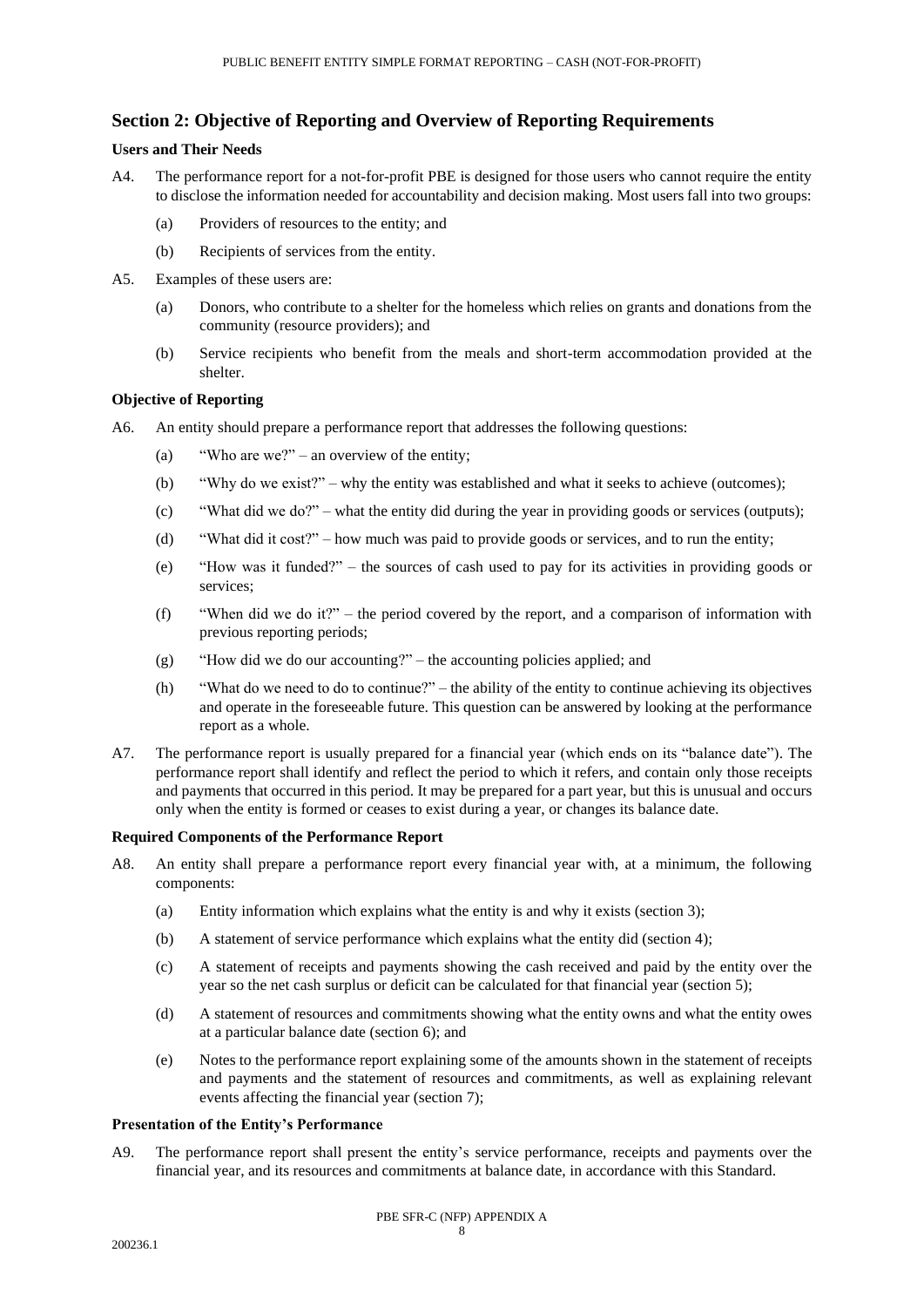- A10. Where the requirements of this Standard have been followed but more information about particular events during the year is needed in order to give users a full picture of what happened, additional relevant information shall be provided.
- A11. Timeliness of reporting is important. The performance report should be provided as soon as possible following the end of the financial year so that the information is useful and relatively current. For some not-for-profit PBEs, legislation<sup>4</sup> defines the period by which the annual performance report must be completed.
- A12. It is important that the performance report is internally consistent. This is done by cross-referencing each line of a statement to any other information that relates to that line item in the rest of the performance report. It is also important that any non-financial information, for example, information included within the statement of service performance, is consistent with financial information included elsewhere in the performance report.

# **General Information**

- A13. Each component in the performance report specified in paragraph A8 shall be clearly identified.
- A14. An entity's performance report shall incorporate all the activities of the entity. The performance report shall include all branches or other operating units, if the entity is structured into more than one unit. This is done by collating information from all the branches or operating units and excluding all transactions between those units. Identifying the branches or other operating units within the entity is relatively straight forward where the entity has legal form. For unincorporated entities, the entity will need to look at factors such as whether those branches or other operating units are acting as part of the entity, for example, by using the entity's registration number on the Charities Register.
- A15. The following information shall be displayed prominently, and repeated at the top of each page of the performance report:
	- (a) The name of the entity that is preparing the performance report;
	- (b) The date of the end of the financial year covered by the performance report, or the period to which the performance report applies, as appropriate; and
	- (c) The level of rounding used in the presentation of the performance report (as a general rule whole dollars – rather than dollars and cents – should always be used; rounding to the nearest hundred may be appropriate for larger entities).

# **Comparative Information**

- A16. Although the performance report focuses on this year's information, comparative information for the previous year shall be included in the statement of service performance, statement of receipts and payments, statement of resources and commitments, and any associated notes to the performance report unless this Standard specifically allows otherwise. Comparative information shall also be provided for the disclosures about related parties in the notes to the performance report. The performance report may contain further comparative information where it is considered useful for users of the report.
- A17. An entity may, but is not required to, report budgets or plans alongside its actual results as further comparative information.

#### **Consistency of Presentation**

- A18. An entity may prepare its performance report on either a GST-inclusive or a GST-exclusive basis, provided that GST is reported in a consistent way throughout the performance report.
- A19. All amounts shall be presented in New Zealand dollars. If the entity has transactions, resources or commitments that are not in New Zealand dollars, it shall translate those to New Zealand dollars as follows:
	- (a) Transactions are translated using the exchange rate on the date of the receipt or payment in New Zealand dollars; and
	- (b) Monetary resources and commitments are translated using the exchange rate at the balance date.

The Charities Act 2005 requires that the financial statements must accompany the annual return that must be filed within 6 months of the end of the financial year.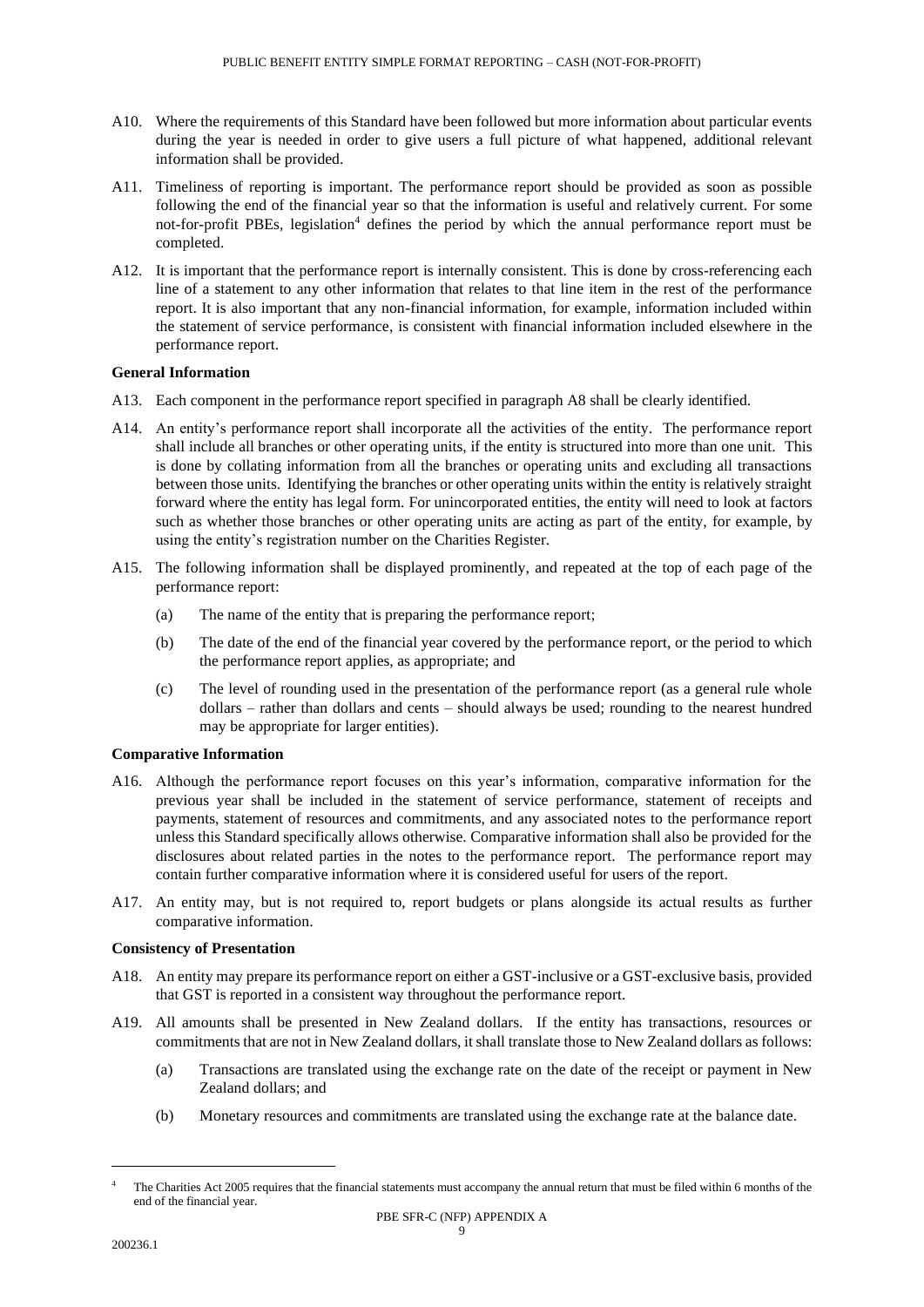- A20. An entity shall not change the way the information is presented or the categories of disclosure from one period to the next unless:
	- (a) There has been a significant change in the entity's operations; or
	- (b) This Standard requires that the presentation or a category of disclosure is changed.
- A21. Any changes to presentation or categories of disclosure due to the application of paragraph A20 also require similar changes to the comparative amounts, unless it is impracticable to do so.

### **No Offsetting of Amounts**

A22. Users of the performance report should be given as much relevant information as possible about the entity. Therefore, cash received and cash paid (even if for a similar purpose) shall not be netted off against each other. An example where gross reporting is required is a school which runs a fair, and raises money to contribute to a local fund to buy a new ambulance for the area. The cash payments associated with running the fair are reported separately from the cash receipts related to the fair. However, the entity may show the cash receipts, cash payments and net cash resulting from the fair in the notes to the performance report if it considers that this provides useful information.

## **Correction of Errors**

A23. Significant errors shall be corrected as soon as practicable. Errors arising during the reporting period shall be corrected before the performance report is finalised. Errors relating to past periods shall be corrected in the current performance report before the report is finalised. No adjustments to past periods are required (see paragraph A108).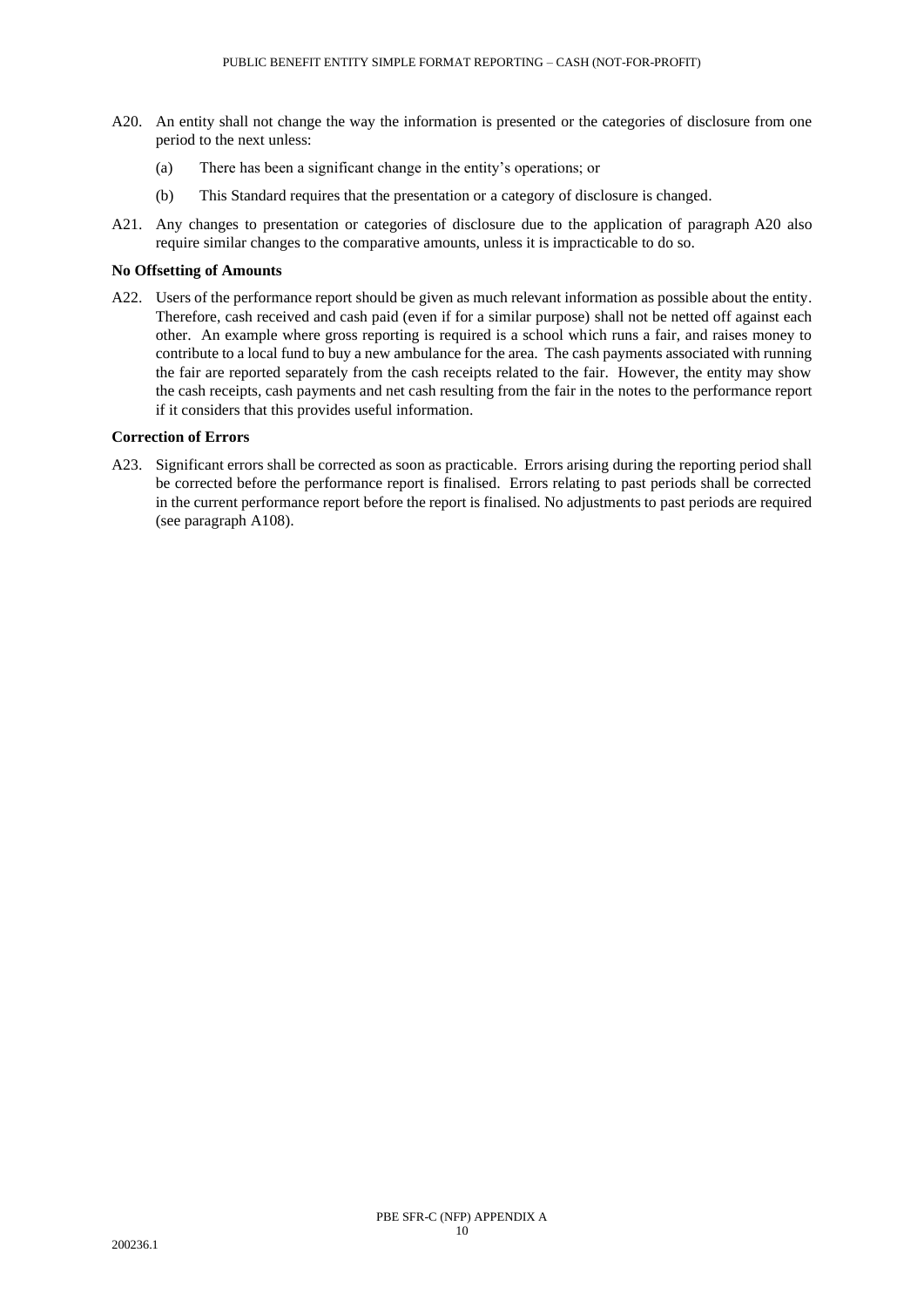# **Section 3: Entity Information**

# **Purpose and Value to Users**

A24. The purpose of the entity information is to summarise for users what the entity does and how it is organised. This information will assist users in their understanding of the entity and help particularly with their interpretation of the performance report.

# **Required Information**

- A25. The entity information shall provide general descriptive information about the entity and its activities. This information shall comprise:
	- (a) The entity's name, type of entity and legal basis (if any);
	- (b) The entity's purpose or mission<sup>5</sup> (the key difference the entity is trying to make);
	- (c) A description of the structure of the entity's operations (including governance arrangements);
	- (d) The main sources of the entity's cash and resources;
	- (e) The main methods used by the entity to raise funds;
	- (f) The entity's reliance on volunteers and donated goods or services; and
	- (g) Any additional information that is considered essential to users' overall understanding of the entity.
- A26. The amount of detail will depend on the size of the entity and the complexity of its operations.

<sup>5</sup> Also called vision, strategic goals, or outcome goals.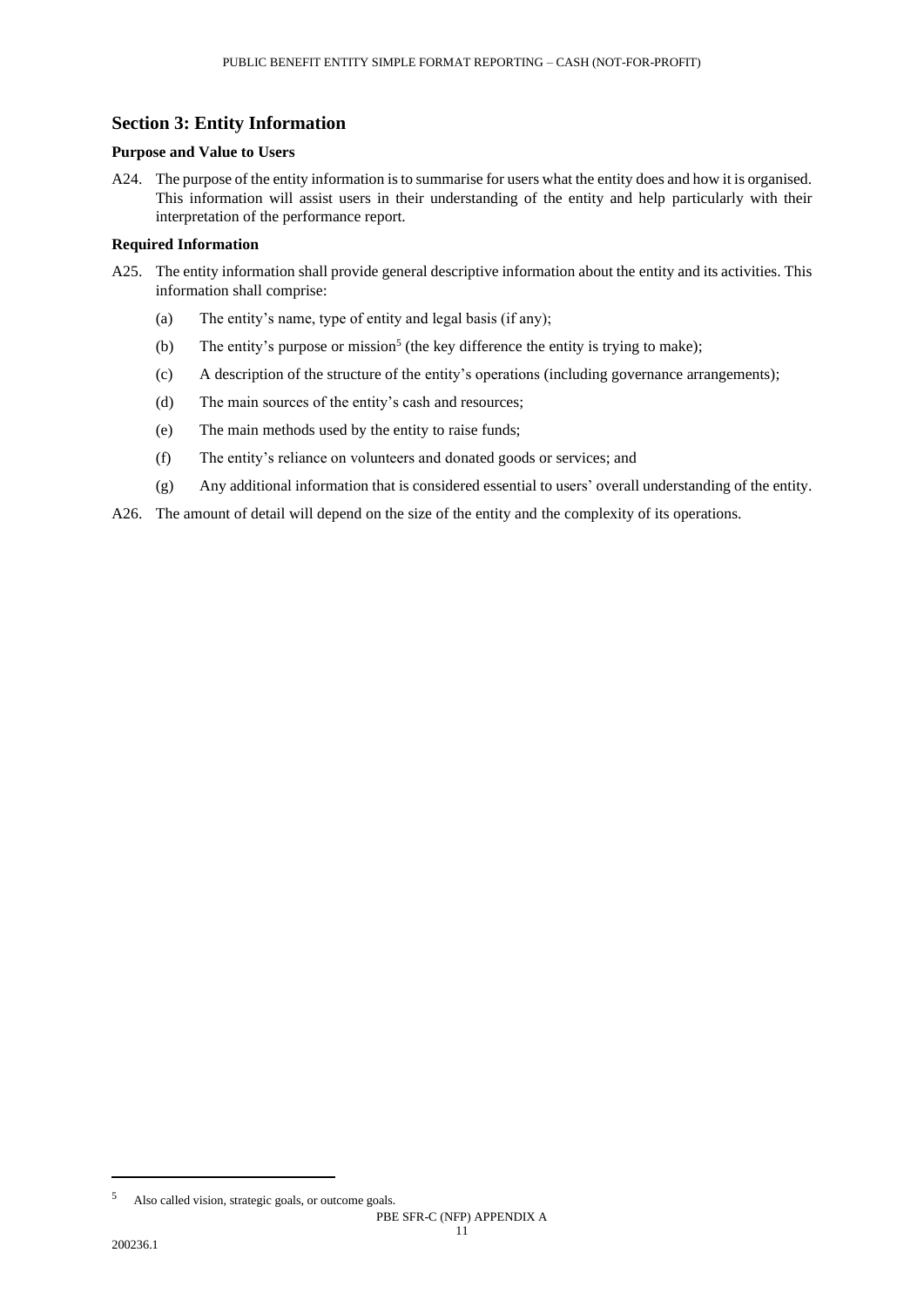# **Section 4: Statement of Service Performance**

# **Purpose and Value to Users**

A27. The purpose of the statement of service performance is to provide mainly non-financial information to help users understand what the entity did during the financial year.

# **Required Information**

- A28. Service performance reporting is based around two elements:
	- (a) Outcomes: what the entity is seeking to achieve in terms of its impact on society; and
	- (b) Outputs: the goods or services that the entity delivered during the year.
- A29. The statement of service performance shall report the entity's outputs, but may also report the outcomes the entity is seeking to influence (see paragraph A32(a)).
- A30. In reporting the entity's outputs, the statement of service performance shall describe, and quantify to the extent practicable, the outputs (goods or services) the entity has delivered for the current year.
- A31. The statement of service performance need include only the outputs that are significant to the performance of the entity. It is not expected to include a detailed account of everything the entity does.

# **Optional Information**

- A32. An entity may wish to report additional information such as:
	- (a) A description of the outcome(s) that the entity is seeking to achieve or influence through the delivery of its goods or services. The outcomes are likely to be closely related to the mission/purpose reported in the entity information section of the performance report. The main difference is that the mission/purpose is usually stated in broad or general terms and applies over the life of the entity. By contrast, the description of the outcomes in the statement of service performance should be more specific and focused on what the entity is seeking to achieve over the short to medium term.
	- (b) Additional output measures:
		- (i) Appropriate quality measures of goods or services delivered;
		- (ii) A measure of the timeliness of delivery of the entity's goods or services if this is important to the recipient;
		- (iii) An allocation of receipts and payments related to each category of the entity's outputs; and
		- (iv) A quantification of the contributions from volunteers in terms of hours or full-time staff equivalents (this figure may be estimated, and shall be noted as such if this is the case).
	- (c) Comments on those factors which affect the achievement of the outcomes. This might include the relationships between volunteers and employees, decisions to broaden or narrow the delivery of services, or the impact of factors external to the entity – such as economic, legal and geographical factors;
	- (d) The entity's plans for the financial year being reported on, and an explanation of actual performance achieved against the plans set by the entity; and
	- (e) Any additional information that is considered to be relevant to users' understanding of the entity's outcome goals or delivery of goods or services.
- A33. The way in which the statement of service performance is presented can enhance users' understanding of the entity. Sometimes a pictorial representation of the entity's achievements during the financial year presents the story more clearly than words or figures only.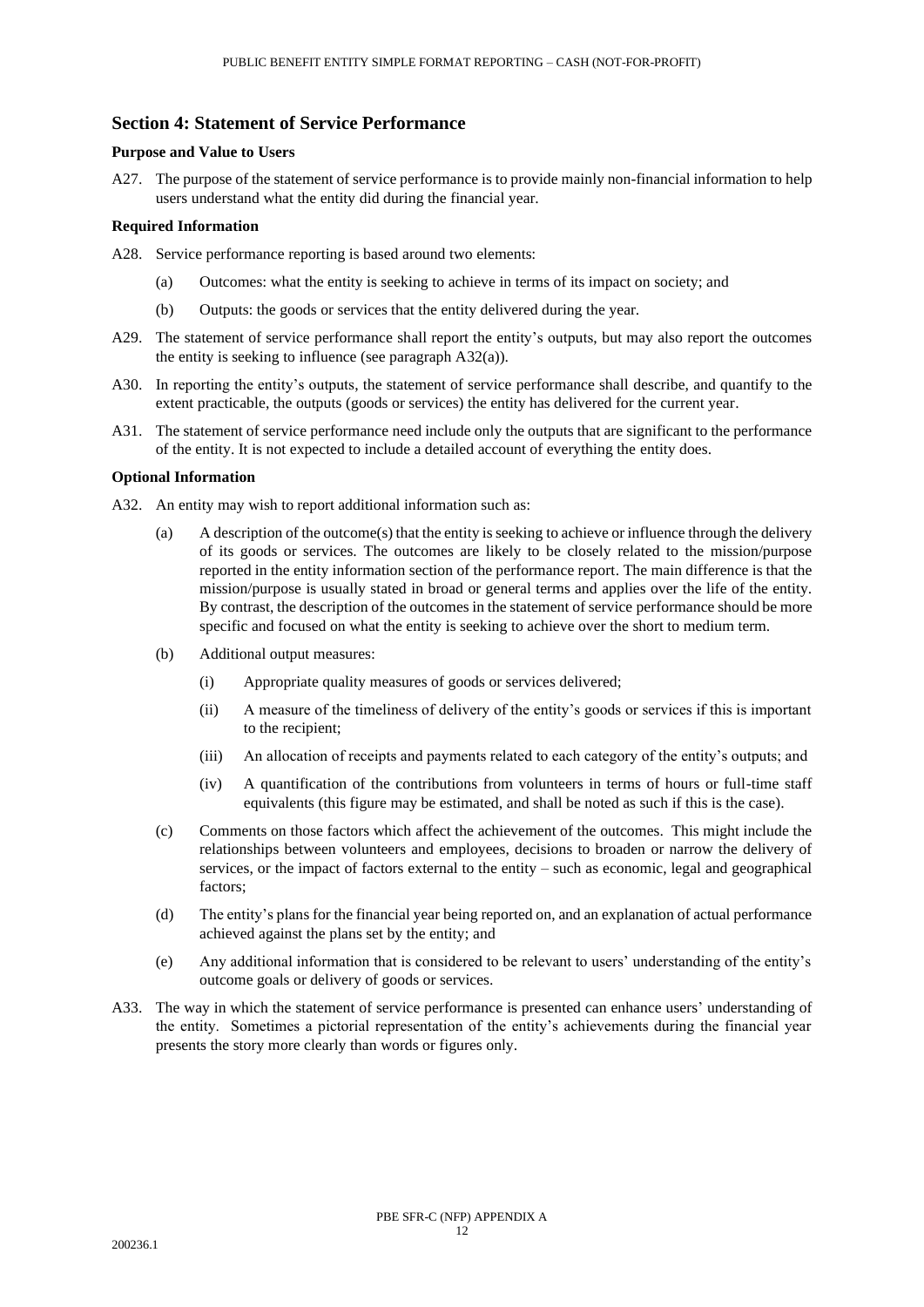# **Section 5: Statement of Receipts and Payments**

## **Purpose and Value to Users**

A34. The purpose of the statement of receipts and payments is to report all the cash received by, and all the cash paid out by, the entity during the financial year. The statement provides users with information about the entity's financial performance, including its receipts, payments and the resulting cash surplus or deficit generated during the financial year.

# **Format of Statement of Receipts and Payments**

# *Required Information*

A35. The statement of receipts and payments shall be presented as follows:

| Operating receipts (by category)                                   |    |  |
|--------------------------------------------------------------------|----|--|
| Less operating payments (by category)                              |    |  |
| Operating surplus or (deficit)                                     | XX |  |
| Add capital receipts (by category)                                 | XX |  |
| Less capital payments (by category)                                | XX |  |
| Increase or (decrease) in cash                                     | XX |  |
| Plus bank accounts and cash at the beginning of the financial year | XX |  |
| Total bank accounts and cash at the end of the financial year      | XХ |  |
| Represented by:                                                    |    |  |
| Bank account(s)                                                    | XX |  |
| Term deposit $(s)$                                                 | XX |  |
| Cash on hand (includes petty cash)                                 | XX |  |
| Total bank accounts and cash at the end of the financial year      | XX |  |

- A36. If the entity pays income tax, this shall be shown as a separate line item after operating surplus or deficit, followed by a subtotal called operating surplus or deficit after tax.
- A37. Entities need include only applicable line items. A line item is not required if the entity does not have any entries for that line item.

# *Optional Information*

A38. Additional line items, headings and subtotals may be presented in the statement of receipts and payments when this will help users to understand the entity's financial performance.

#### **Receipts**

- A39. Receipts comprise all money received during the financial year. This includes notes and coins, cheques and other funds deposited into the entity's bank accounts.
- A40. Receipts can come from various sources, for example, public donations, grants from philanthropic trusts, donations and fees from members, funding for the provision of goods or services (including government contracts) and sales of goods or services (including trading receipts from commercial activities).
- A41. Receipts can also vary in their nature. Most receipts will relate to the normal operating activities of the entity (for example, receipts from a fundraising event). However, some receipts might result from transactions of a capital nature (for example, receipts from the sale of a computer or from borrowings). In order to provide useful information to users, receipts are therefore categorised either as operating receipts or capital receipts.

#### *Required Information*

A42. Receipts shall be recorded on the receipt of cash, either in a bank account or as physical money received by the entity. For example, a donation shall be recorded on the date it is received, even if it is banked on a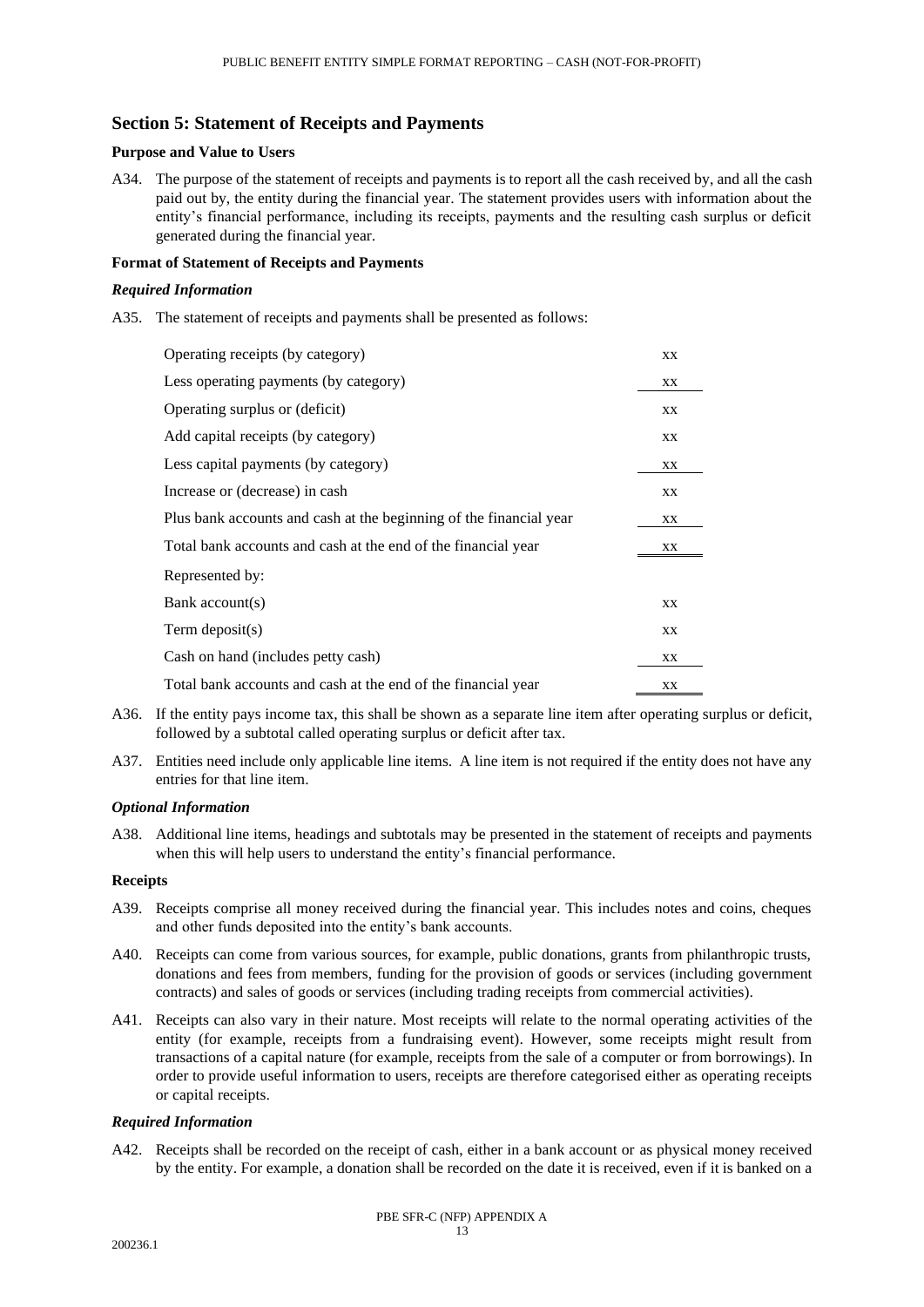later date. Where cash received relates to a future period, relevant disclosures shall be included in the statement of resources and commitments (see example 5 in section 8).

- A43. Transfers of principal amounts between the bank accounts of the entity, or from the maturity of term deposits, shall not be recorded as receipts as they involve only the movement of cash within the entity, not the generation of a receipt. However, any interest received shall be recorded as a receipt.
- A44. In order to make information understandable to users, receipts shall be aggregated and presented separately in categories. As a **minimum**, the following aggregated categories shall be reported separately:

Operating receipts:

- (a) Donations, fundraising and other similar receipts;
- (b) Fees, subscriptions and other receipts from members;
- (c) Receipts from providing goods or services; and
- (d) Interest, dividends and other investment income receipts.

Capital receipts:

- (e) Receipts from the sale of resources; and
- (f) Receipts from borrowings.
- A45. Category (a) above includes grants and donations/koha received from the public and various other organisations, for example, central or local government, charitable trusts, foundations and other philanthropic agencies. It also includes any receipts from fundraising activities. Grants received from the government or other agencies that are in substance a contract for the delivery of goods or services would be included in category (c) above, any receipts from members, including donations, would be included in category (b).
- A46. Category (e) above (the sale of resources) includes the sale of physical assets, and the sale of any investments such as shares or bonds.
- A47. Entities need report only the minimum categories specified in paragraph A44 separately when the category is applicable and significant to the entity.
- A48. The minimum categories may be described using terminology appropriate for the entity and need not use the titles used in paragraph A44, provided that the separate categories are still maintained.
- A49. If there is difficulty in determining the category that should be used for a particular transaction, the entity shall make its best estimate of the appropriate classification. This classification shall then be used consistently in future periods so that the information reported is comparable over time.

# *Optional Information*

A50. The minimum categories specified in paragraph A44 may be disaggregated, or additional categories may be presented, in the statement of receipts and payments when such presentation will enhance the user's understanding of the entity's financial performance. Possible disaggregated or additional categories are listed below.

Operating receipts:

- (a) Donations or koha from the public;
- (b) Fundraising receipts;
- (c) Grants not directly related to service delivery;
- (d) Fees and subscriptions from members;
- (e) Donations, koha or offerings from members;
- (f) Receipts from grants or contracts for service with central or local government;
- (g) Receipts from grants or contracts for service with non-governmental agencies;
- (h) Receipts from sales to the public;
- (i) Receipts from sales to members;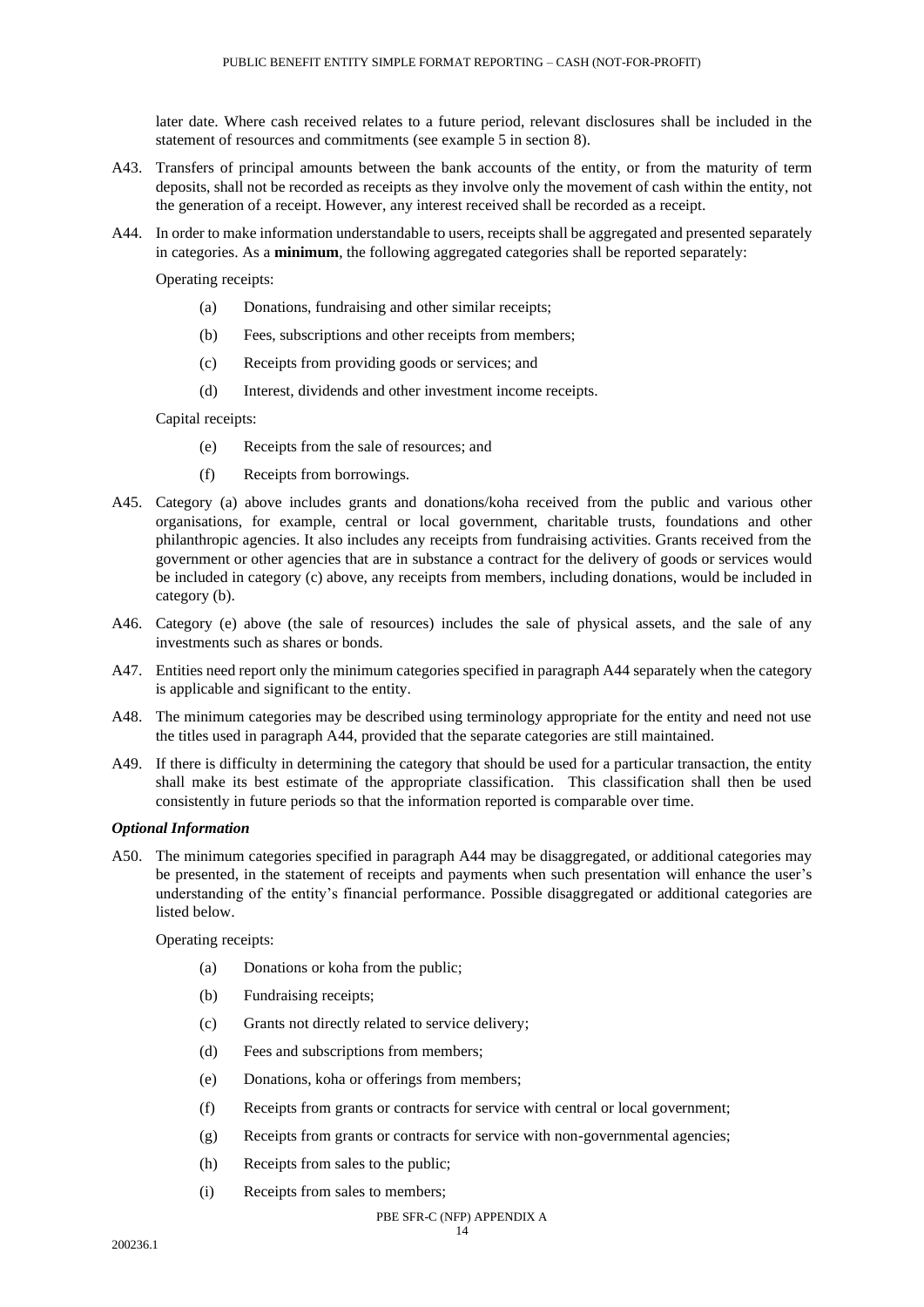- (j) Receipts from commercial activities;
- (k) Lease or rental receipts;
- (l) Interest and dividend income receipts; and
- (m) Other operating receipts.
- A51. Disaggregated or additional categories should be used only where doing so is necessary to provide users with an understanding of the main sources of receipts by the entity. Too many categories can make it difficult for users to understand the overall picture. The number of disaggregated or additional categories used should therefore be limited to those that are really necessary.
- A52. Breakdowns of the minimum categories, or the disaggregated or additional categories, may be provided in the notes to the performance report. For example, fundraising from the public may be further disaggregated by fundraising campaign or type, such as by street collection, postal appeal, raffles or charity auction. The entity may also elect to include in the notes to the performance report a list of donors and grant providers, together with a summary of their contributions, if this is considered useful information. The objective is to provide a breakdown that gives the most useful information to users of the performance report.

#### **Payments**

- A53. Payments comprise all money paid during the financial year by cash, cheque, bank transfer or other method.
- A54. Payments can be either operating payments (relating to day-to-day activities) or capital payments (relating to the purchase of resources or the repayment of borrowings).

#### *Required Information*

- A55. Payments shall be recorded on the date that the payment is made. For example, a payment shall be recorded when a cheque is passed to the recipient (such as by posting), rather than the later date when the cheque is presented and the money withdrawn from the bank account.
- A56. Transfers of principal amounts from one bank account to another, or for investment in term deposits, shall not be recorded as payments as they involve only the movement of cash not the disbursement of cash.
- A57. In order to make information understandable to users, payments shall be aggregated and presented in categories. As a **minimum**, the following aggregated categories shall be reported separately:

Operating payments:

- (a) Payments related to public fundraising;
- (b) Volunteer and employee related payments;
- (c) Payments related to providing goods or services; and
- (d) Grants and donations paid.

Capital Payments:

- (e) Purchase of resources; and
- (f) Repayment of borrowings.
- A58. Category (e) above (the purchase of resources) includes the purchase of physical assets, and the purchase of any investments such as shares or bonds.
- A59. Entities need report only the minimum categories specified in paragraph A57 separately when the category is applicable and significant to the entity.
- A60. The minimum categories may be described using terminology appropriate for the entity and need not use the titles used in paragraph A57, provided that the separate categories are still maintained.
- A61. If there is difficulty in determining the category that should be used for a particular transaction, the entity shall make its best estimate of the appropriate classification. This classification shall then be used consistently in future periods so that the information reported is comparable over time.
- A62. Reimbursements for expenses incurred by employees on behalf of the entity (for example, reimbursing an airfare for an employee) shall not be classified as employee payments but in the appropriate category of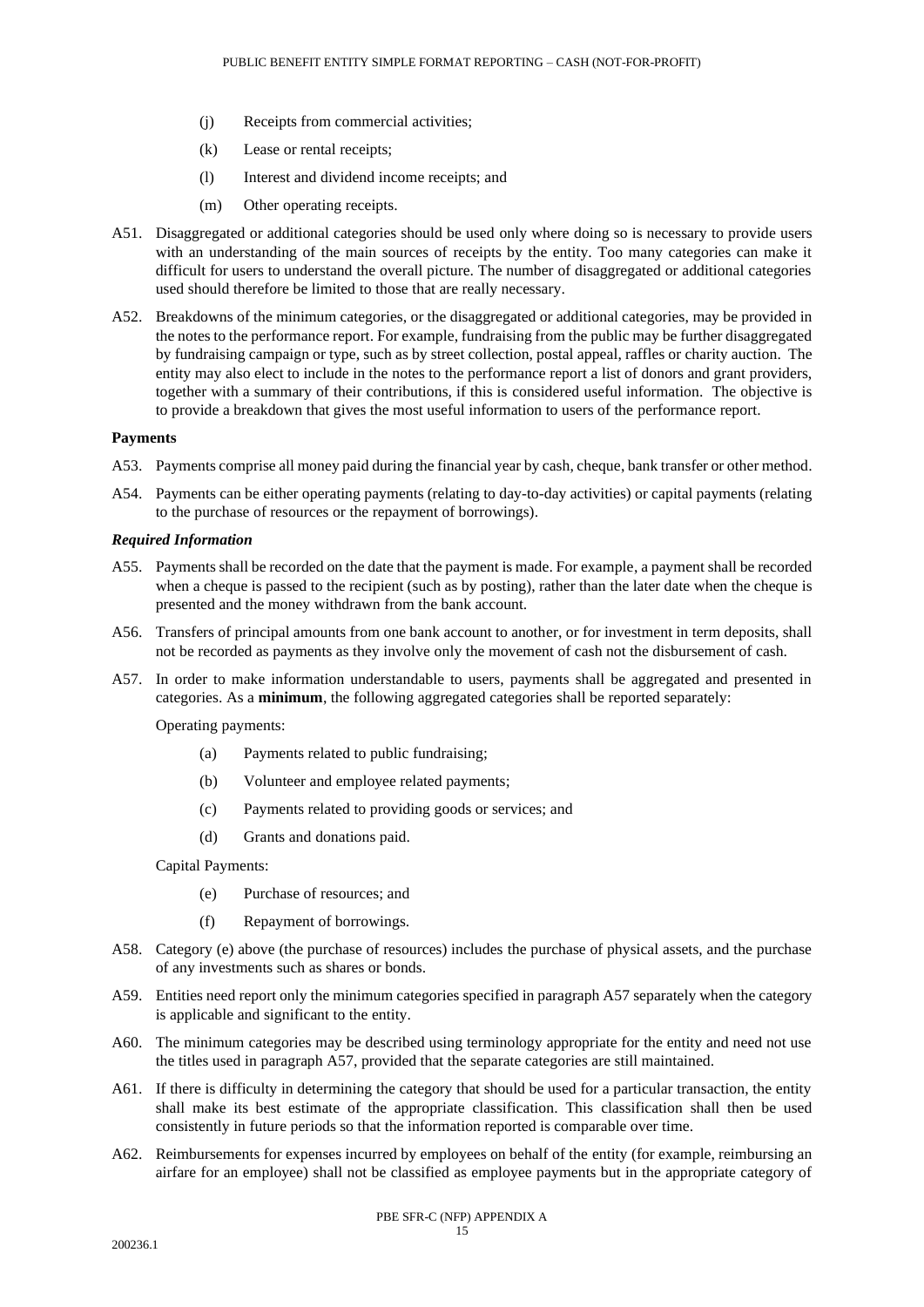payments (for example, payments relating to providing goods or services if that was the reason the travel took place).

#### *Optional Information*

A63. The minimum categories specified in paragraph A57 may be disaggregated, or additional categories may be presented, in the statement of receipts and payments when such presentation will enhance users' understanding of the entity's financial performance. Possible disaggregated or additional categories are listed below:

Operating payments:

- (a) Administration and overhead payments;
- (b) Lease and rental payments;
- (c) Affiliation fees;
- (d) Interest payments; and
- (e) Other operating payments.
- A64. Disaggregated or additional categories should be used only where doing so is necessary to provide users with an understanding of the main payment types of the entity. Too many categories can make it difficult for users to understand the overall picture. The number of disaggregated or additional categories used should therefore be limited to those that are really necessary.
- A65. Breakdowns of the minimum categories, or the disaggregated or additional categories, may be provided in the notes to the performance report. For example, employee related payments could be disaggregated into salaries and wages, and other costs relating to employees, including superannuation contributions (for example, Kiwisaver) and ACC levies. The objective is to provide a breakdown that gives the most useful information to users of the performance report.

#### **Bank Accounts and Cash**

A66. Bank accounts and cash comprises petty cash, any other cash on hand at balance date, cheque accounts, deposits held at call with banks and other financial institutions, bank overdrafts and term deposits.

#### *Required Information*

- A67. Bank accounts and cash shall be recorded at the amount actually held. However, bank account balances shall be adjusted to reflect amounts deposited but not yet shown on the bank statement, or cheques that have been issued but not yet presented to the bank (commonly referred to as unpresented cheques).
- A68. As a **minimum**, the following aggregated categories shall be separately reported:
	- (a) Bank accounts;
	- (b) Term deposits; and
	- (c) Cash on hand.
- A69. Entities need report only these minimum categories separately when the category is applicable and significant to the entity.

#### **Approval and Issue of Performance Report**

#### *Explanation*

A69.1 It is important for users to know when the performance report was authorised for issue, as the performance report does not reflect events after this date. The performance report is authorised for issue when it is signed and dated by the body or individuals with the authority to approve the performance report for issue.

# *Required Information*

A69.2 An entity shall disclose in the performance report the date the performance report was approved and authorised for issue, who gave that authorisation and the relevant signature(s).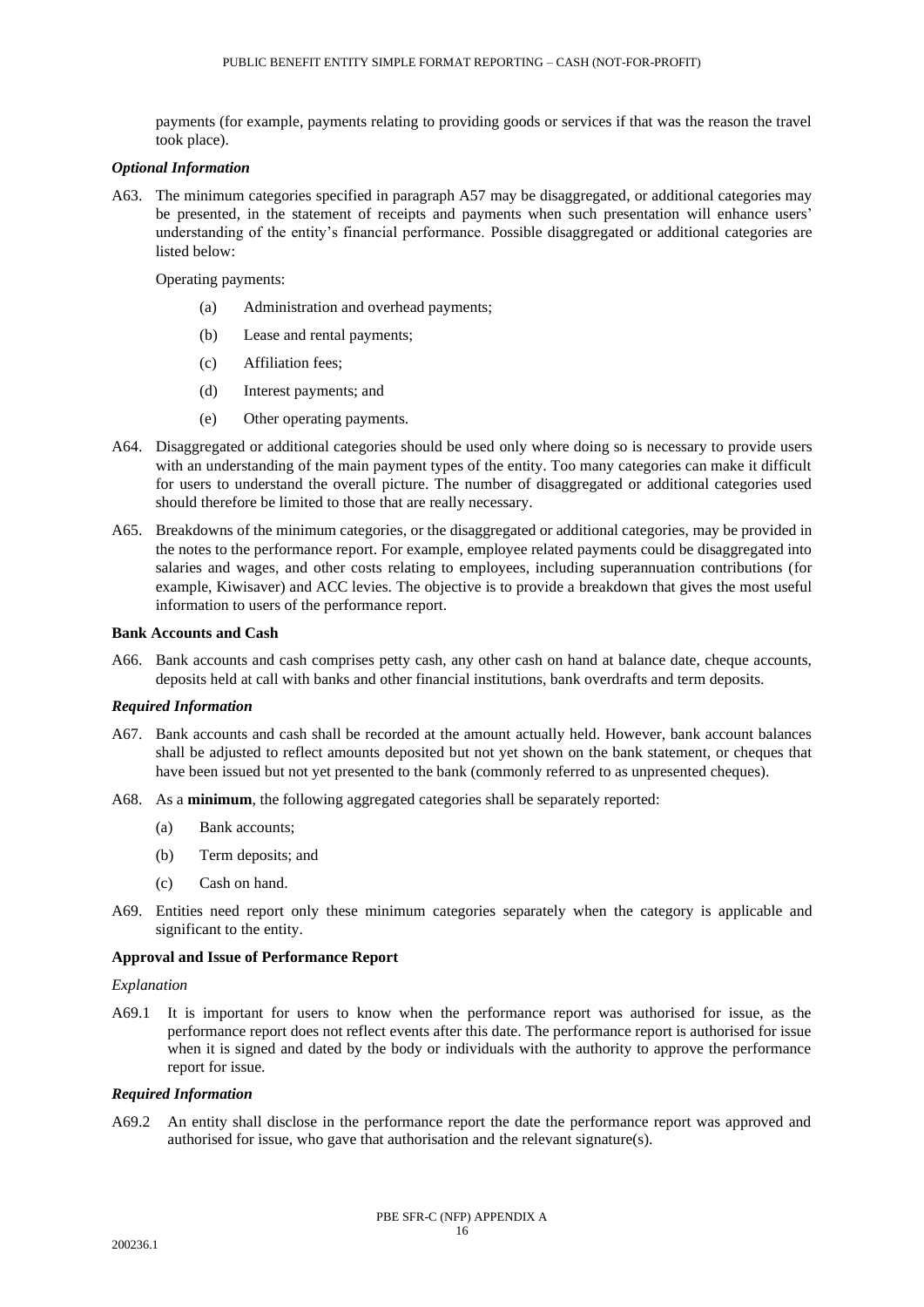# **Other Information**

# *Required Information*

A70. The statement of receipts and payments shall include any additional information that is considered necessary for users to understand the financial performance of the entity.

# *Optional Information*

A71. An entity may include the entity's budgets or plans for the current financial year if they are available.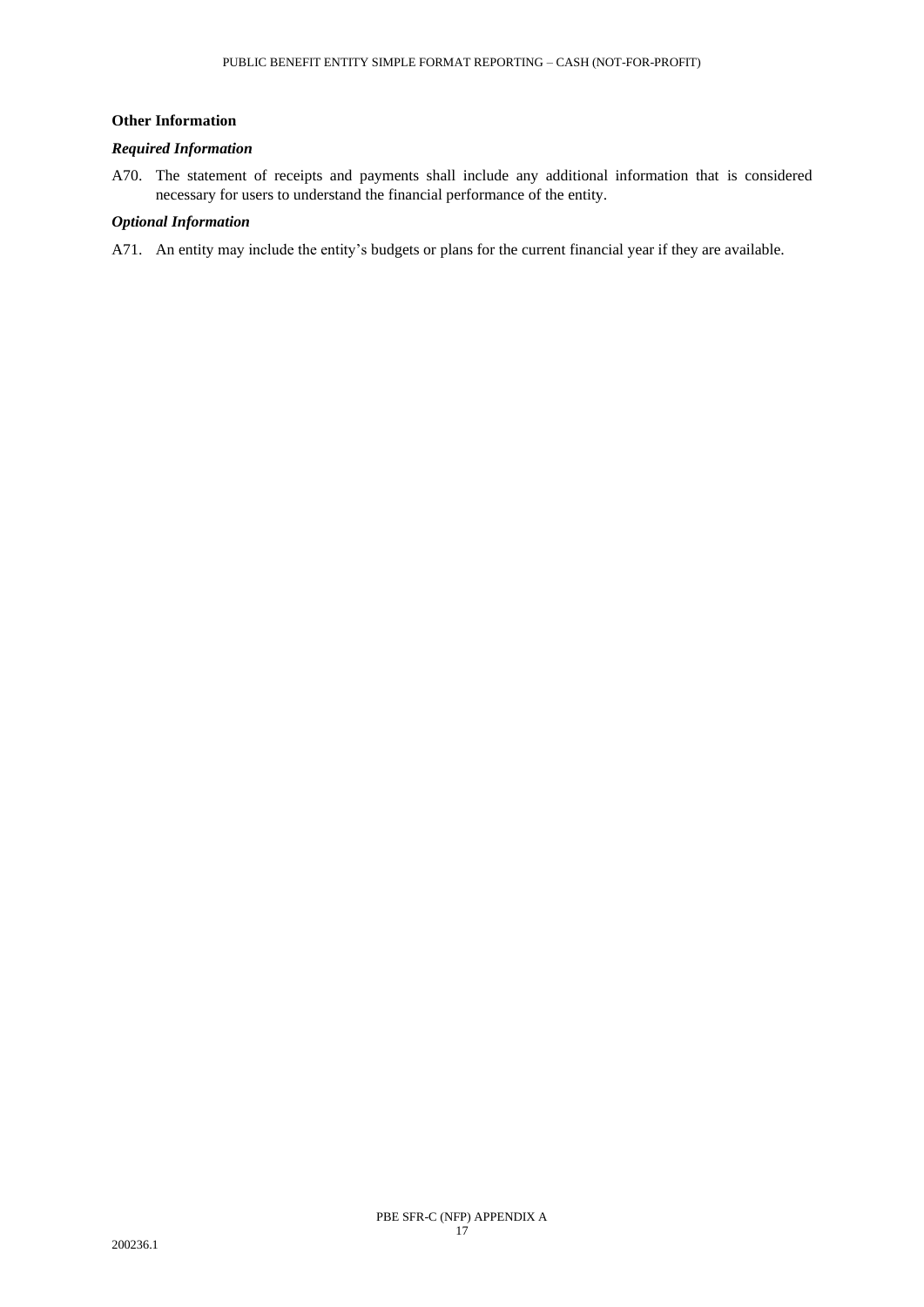# **Section 6: Statement of Resources and Commitments**

### **Purpose and Value to Users**

A72. The purpose of the statement of resources and commitments is to provide a snapshot of the significant resources available to the entity (what the entity owns and what is owed to it) at the balance date, and the significant commitments existing at balance date that will need to be met through the use of existing and future resources. The statement provides users with information about the financial sustainability of the entity, including the current resources that can be used to operate the entity in the future, and the commitments that will have to be met in the future from cash balances.

### **Format of the Statement of Resources and Commitments**

### *Required Information*

- A73. The statement of resources and commitments shall comprise:
	- (a) A Schedule of Resources;
	- (b) A Schedule of Commitments; and
	- (c) A Schedule of Other Information.
- A74. The schedules that make up the statement of resources and commitments shall comprise lists of aggregated items. The schedules are not required to be added up or to balance with each other.

#### **Schedule of Resources**

A75. Resources comprise items owned by the entity and available for the entity to use in the future (commonly referred to as assets). They may have been purchased or donated. They can take the form of bank accounts and cash, money owing to the entity, or physical assets such as buildings or computers.

# *Required Information*

- A76. In order to make information understandable to users, resources shall be aggregated and presented in categories. As a **minimum**, the following aggregated categories shall be separately reported:
	- (a) Bank accounts and cash;
	- (b) Money held on behalf of others;
	- (c) Money owed to the entity; and
	- (d) Other resources.
- A77. Entities need report only the minimum categories specified in paragraph A76 separately when the category is applicable and significant to the entity.
- A78. The minimum categories may be described using terminology appropriate for the entity and need not use the titles used in paragraph A76, provided that the separate categories are still maintained.
- A79. If there is difficulty in determining the category that should be used for a particular balance, the entity shall make its best estimate of the appropriate classification. This classification shall then be used consistently in future periods so that the information reported is comparable over time.

*Bank Accounts and Cash*

A80. This category shall comprise the total cash at the end of the financial year as disclosed in the statement of receipts and payments (see paragraph A35).

# *Money Held on Behalf of Others*

A81. If an entity is holding any cash on behalf of others it shall be reported separately.

*Money Owed to the Entity*

A82. This category shall comprise amounts owed to the entity by third parties. The nature and amount of the money owed to the entity shall also be described (for example, invoices issued for which money has not yet been received).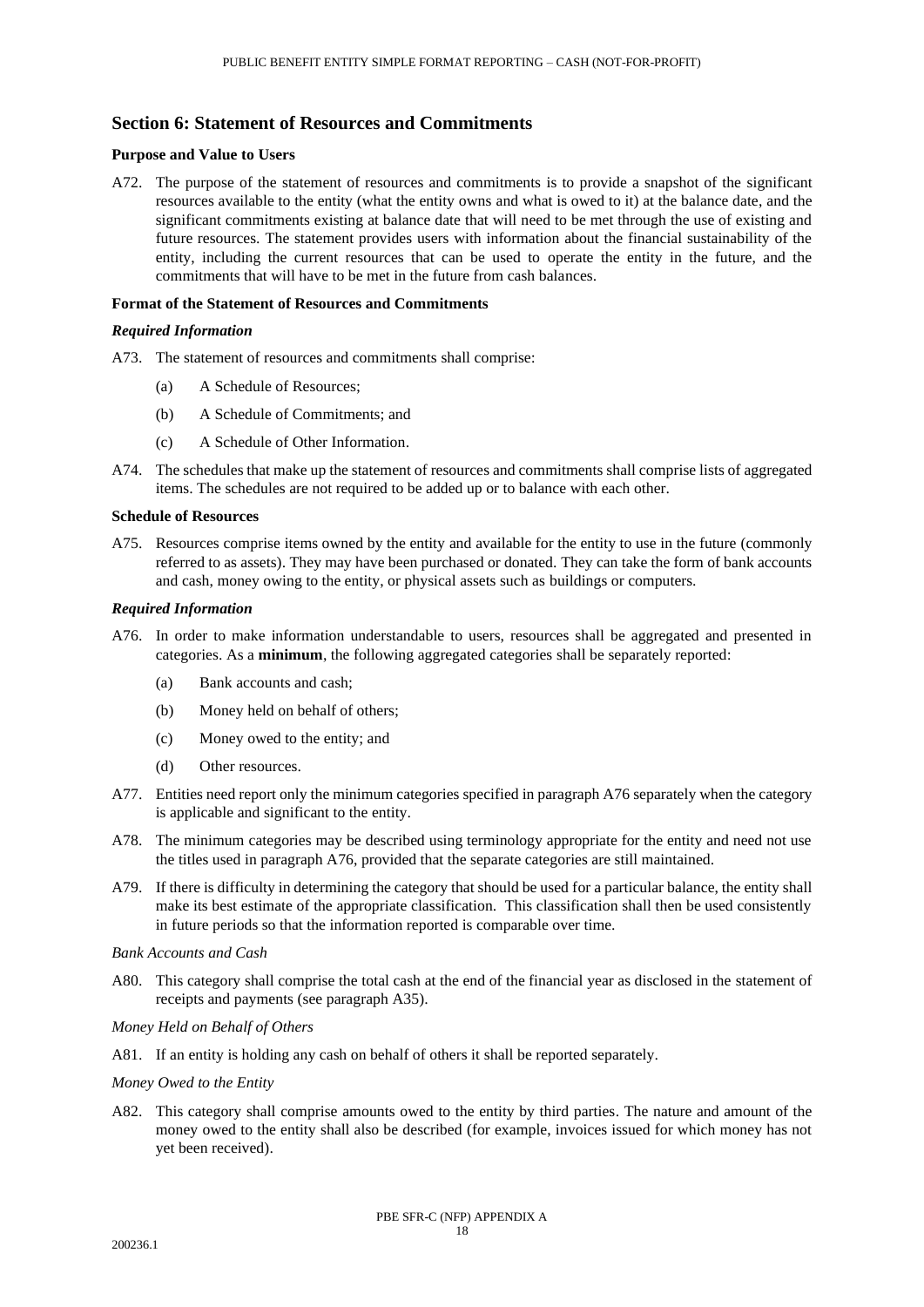### *Other Resources*

- A83. This category shall comprise the non-cash resources owned by the entity and available to use in the future.
- A84. For each significant purchased resource, the entity shall report (either in the schedule of resources or in the notes to the performance report) either the cost or current value of the resource. This requirement applies only where the cost is available or it is practicable to obtain a current value - for example, using the latest rates valuation as a current value for land and buildings. Where a current value is reported the source and date of that value shall be disclosed.
- A85. For each significant donated resource, the entity shall report (either in the schedule of resources or in the notes to the performance report) a current value, where such a value can be practicably obtained. Where a current value is reported the source of that value shall be disclosed.

#### *Optional Information*

A86. The minimum categories specified in paragraph A76 may be disaggregated, or additional categories may be presented, in the schedule of resources when such presentation will enhance the user's understanding of the entity's financial position. Possible disaggregated or additional categories are listed below:

Money Owed to the Entity:

- (a) Grants to the entity that have been approved by the grantor, but not yet received;
- (b) Subscriptions owed by members;
- (c) Receipts due as a result of providing goods or services;
- (d) Interest or dividends receivable; and
- (e) GST receivable (if the entity is registered for GST and a refund is due from Inland Revenue).

#### Other Resources:

- (a) Land and buildings;
- (b) Motor vehicles;
- (c) Computers (including software);
- (d) Furniture and fittings;
- (e) Office equipment;
- (f) Investments (including shares);
- (g) Inventory on hand (goods held for sale or distribution);
- (h) Other resources used in the entity's activities; and
- (i) Resources held on behalf of others.
- A87. Disaggregated or additional categories should be used only where doing so is necessary to provide users with an understanding of the main resources of the entity. Too many categories can make it difficult for users to understand the overall picture. The number of disaggregated or additional categories used should therefore be limited to those that are really necessary.
- A88. Breakdowns of the minimum categories or the disaggregated or additional categories may be provided in the notes to the performance report. For example, a more detailed breakdown of physical resources. The objective is to provide a breakdown that gives the most useful information to users of the performance report.

## **Schedule of Commitments**

A89. Commitments comprise amounts owed by the entity (commonly referred to as liabilities) and legal obligations to make payments at a future date.

### *Required Information*

- A90. In order to make information understandable to users, resources shall be aggregated and presented in categories. As a **minimum**, the following aggregated categories shall be separately reported:
	- (a) Money payable by the entity;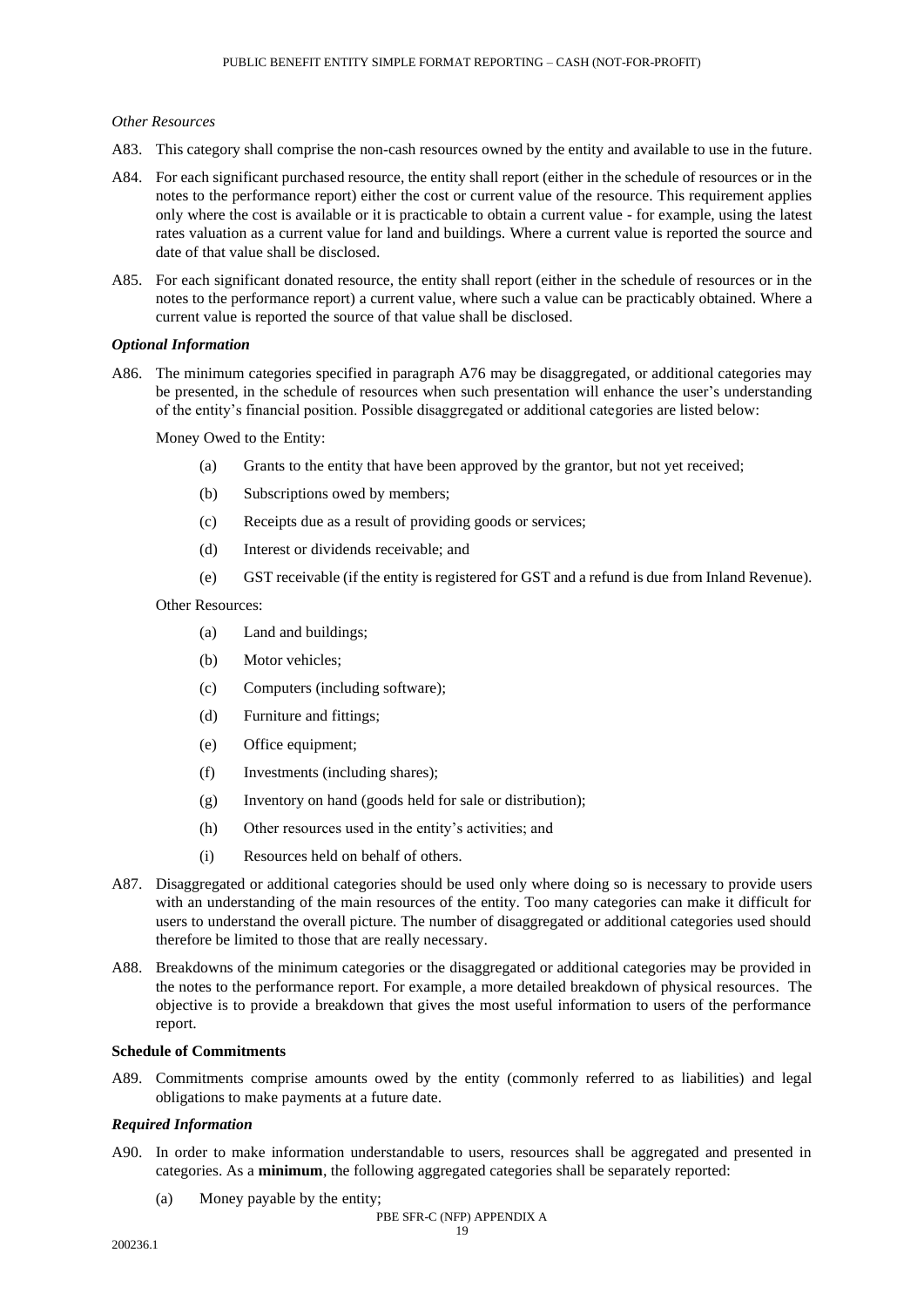- (b) Other commitments; and
- (c) Guarantees.
- A91. Entities need report only the minimum categories specified in paragraph A90 separately when the category is applicable and significant to the entity.
- A92. The minimum categories may be described using terminology appropriate for the entity and need not use the titles used in paragraph A90, provided that the separate categories are still maintained.
- A93. If there is difficulty in determining the category that should be used for a particular transaction, the entity shall make its best estimate of the appropriate classification. This classification shall then be used consistently in future periods so that the information reported is comparable over time.

# *Money Payable by the Entity*

A94. This category shall comprise the money owed by the entity to third parties. The reason that the money is owed and the amounts to be paid shall also be described (for example, unpaid invoices).

#### *Other Commitments*

- A95. This category shall comprise any significant contractual commitments (both operating and capital). The nature of the commitment and the amounts to be paid shall also be described. For example, where the entity leases an office, the entity shall disclose the total amount of the lease payments payable until the lease ends, and the date the lease ends.
- A96. This category shall also include any amounts received that relate to activities to be undertaken in a future period and which would need to be repaid should those activities not occur.

#### *Guarantees*

- A97. This category shall comprise any contractual guarantees given by the entity. In relation to each guarantee the following shall be reported:
	- (a) The nature of the guarantee;
	- (b) The reason why the guarantee was provided; and
	- (c) The maximum amount that could be paid under the guarantee.

#### *Optional Information*

A98. The minimum categories specified in paragraph A90 may be disaggregated, or additional categories may be presented, in the schedule of commitments when such presentation enhances the user's understanding of the entity's financial position. Possible disaggregated or additional categories are listed below:

Money Payable by the Entity:

- (a) Unpaid invoices (whether paid by cash or electronically such as through direct debit) relating to the provision of goods or services (for example, rent payable, rates payable and utilities accounts payable, such as, telephone, electricity and gas);
- (b) Unpaid invoices (whether paid by cash or electronically) relating to capital activities;
- (c) Wages and salaries due and payable, including bonuses and honoraria;
- (d) Cash owing to third parties relating to employees (for example, ACC levies, PAYE, and superannuation contributions such as Kiwisaver);
- (e) GST payable (if the entity is registered for GST and GST is payable to Inland Revenue);
- (f) Interest payable;
- (g) Loans payable; and
- (h) Grants payable by the entity that have been approved, but not yet paid.

Other commitments:

- (a) Commitments to make future payments under a lease;
- (b) Commitments to purchase property, plant and equipment;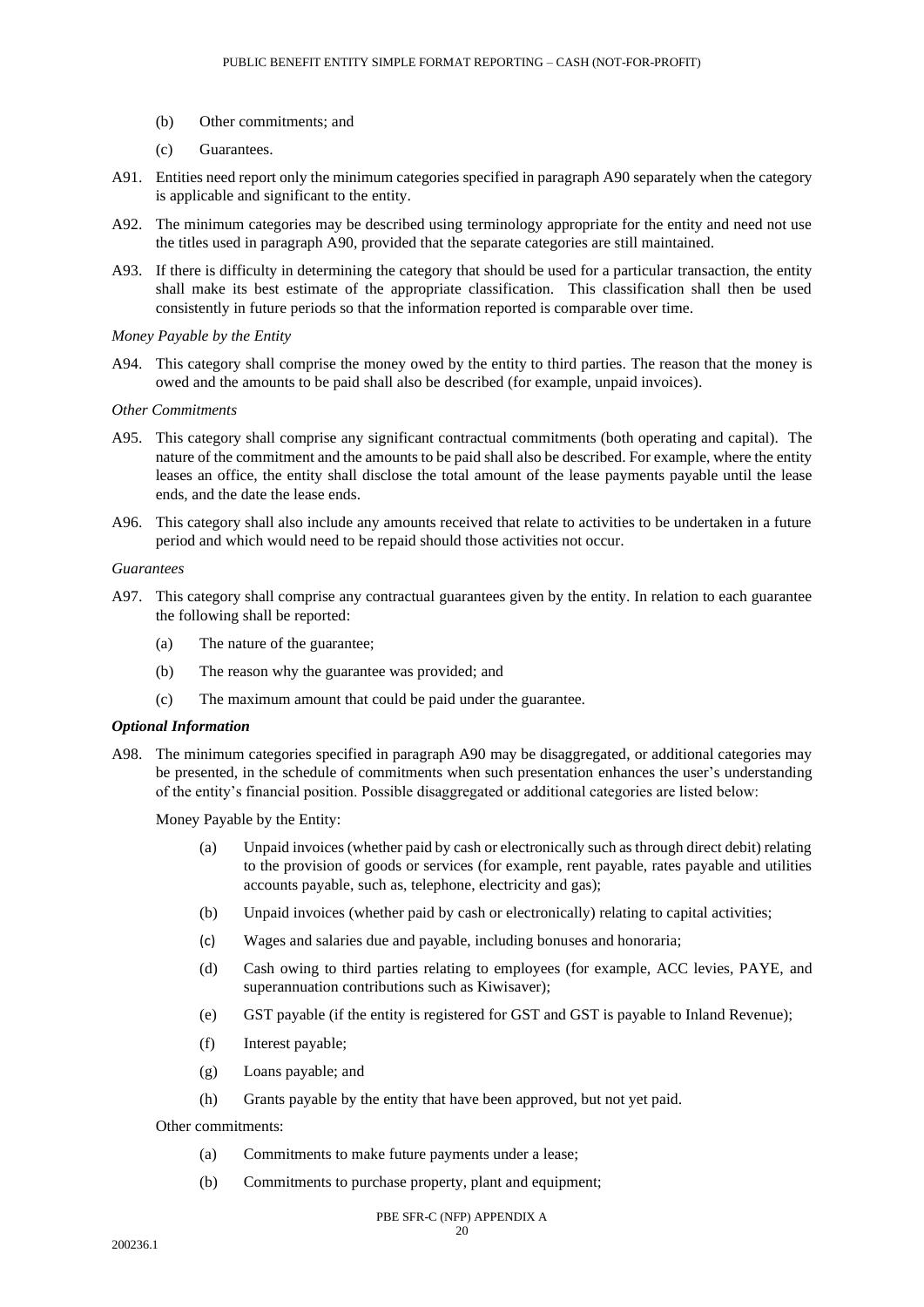- (c) Loans or grants the entity is legally committed to making; and
- (d) Cash received that relates to activities to be undertaken in a future period.
- A99. Disaggregated or additional categories should be used only where doing so is necessary to provide users with an understanding of the main commitments of the entity. Too many categories can make it difficult for users to understand the overall picture. The number of disaggregated or additional categories used should therefore be limited to those that are really necessary.
- A100. Breakdowns of the minimum categories or the disaggregated or additional categories may be provided in the notes to the performance report. For example, a more detailed breakdown of guarantees. The objective is to provide a breakdown that gives the most useful information to users of the performance report.

### **Schedule of Other Information**

A101. This schedule shall comprise information other than resources and commitments that is essential to understanding the financial position of the entity.

# *Required Information*

- A102. If the entity has received a grant or donation with conditions attached, and those conditions have not been fully met at balance date, it shall report information about:
	- (a) The amount of the grant or donation, and the amount for which conditions have not been fully met; and
	- (b) The purpose and nature of the condition(s), and what portion of the condition(s) has not been met.
- A103. If the entity has used any of its resources as security for borrowings, it shall report information about:
	- (a) The nature and amount of the borrowing that is secured; and
	- (b) The nature and amount of the resource(s) used as security.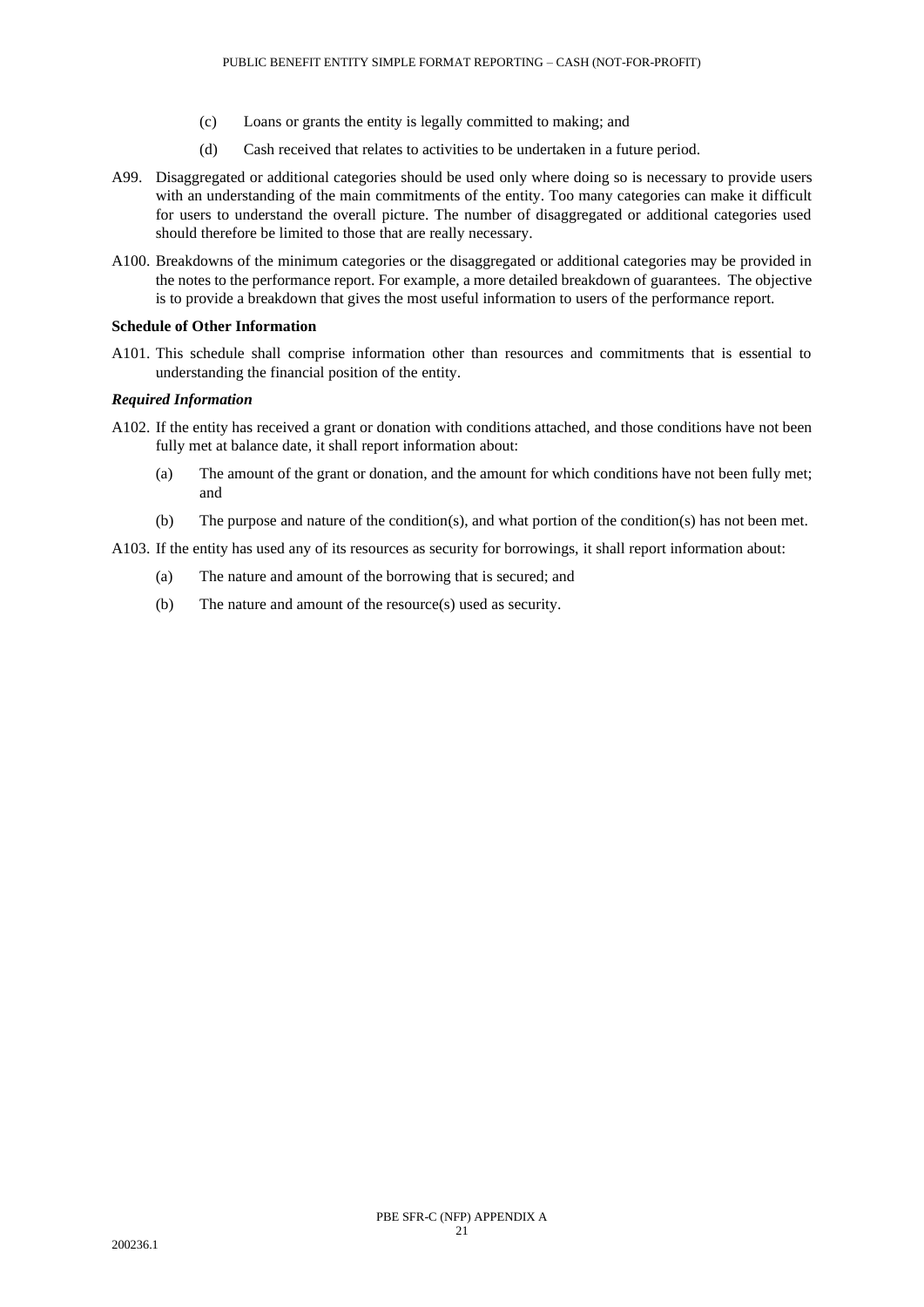# **Section 7: Notes to the Performance Report**

## **Purpose and Value to Users**

A104. The notes to the performance report contain information that expands on the information included in other parts of the performance report as well as providing additional relevant information. This is designed to provide users with a greater understanding of the information reported in the statements of service performance, receipts and payments and resources and commitments.

# **Required Information**

A105. The following matters shall be included in the notes to the performance report.

## *Basis of Preparation*

A106. The notes to the performance report shall disclose that:

- (a) The entity is permitted by law to apply this Standard and has elected to do so; and
- (b) All transactions are reported in the statement of receipts and payments and related notes to the performance report on a cash basis.

#### *Goods and Services Tax (GST)*

A107. The notes to the performance report shall disclose:

- (a) Whether the entity is registered for GST; and
- (b) Whether the performance report is prepared on a GST-inclusive or GST-exclusive basis.

# *Correction of Errors*

A108. The notes to the performance report shall disclose significant errors relating to past periods that have been corrected in the current performance report.

# *Related Party Transactions*

#### *Explanation*

- A109. A related party transaction is a transfer of money or other resource between the reporting entity and a person or other entity that is closely associated with the reporting entity that has the ability to influence the reporting entity. This includes normal business transactions as well as transactions below the market price (including the provision of free goods or services).
- A110. Related parties comprise:
	- (a) People that have significant influence over the entity (such as officeholders, committee members, or others that are involved in the strategic management of the entity – whether employed or volunteer), and close members of their families; and
	- (b) Other entities that have significant influence over the entity.
- A111. Related party relationships exist throughout the not-for-profit sector. Disclosure of related party relationships and related party transactions is necessary for accountability purposes, and to enable users to better understand the entity's performance report. This is because:
	- (a) Related party relationships can influence the way in which an entity operates with other entities;
	- (b) Related party relationships might expose an entity to risks, or provide opportunities, that would not have existed in the absence of the relationship; and
	- (c) Related parties may enter into transactions that unrelated parties would not enter into, or may agree to transactions on terms and conditions that differ from those that would normally be available to unrelated parties.
- A112. Examples of transactions with a related party that would meet those criteria and therefore would be disclosed are:
	- (a) The sale of a significant resource (such as a building) to the spouse of a member of the governing body of the entity;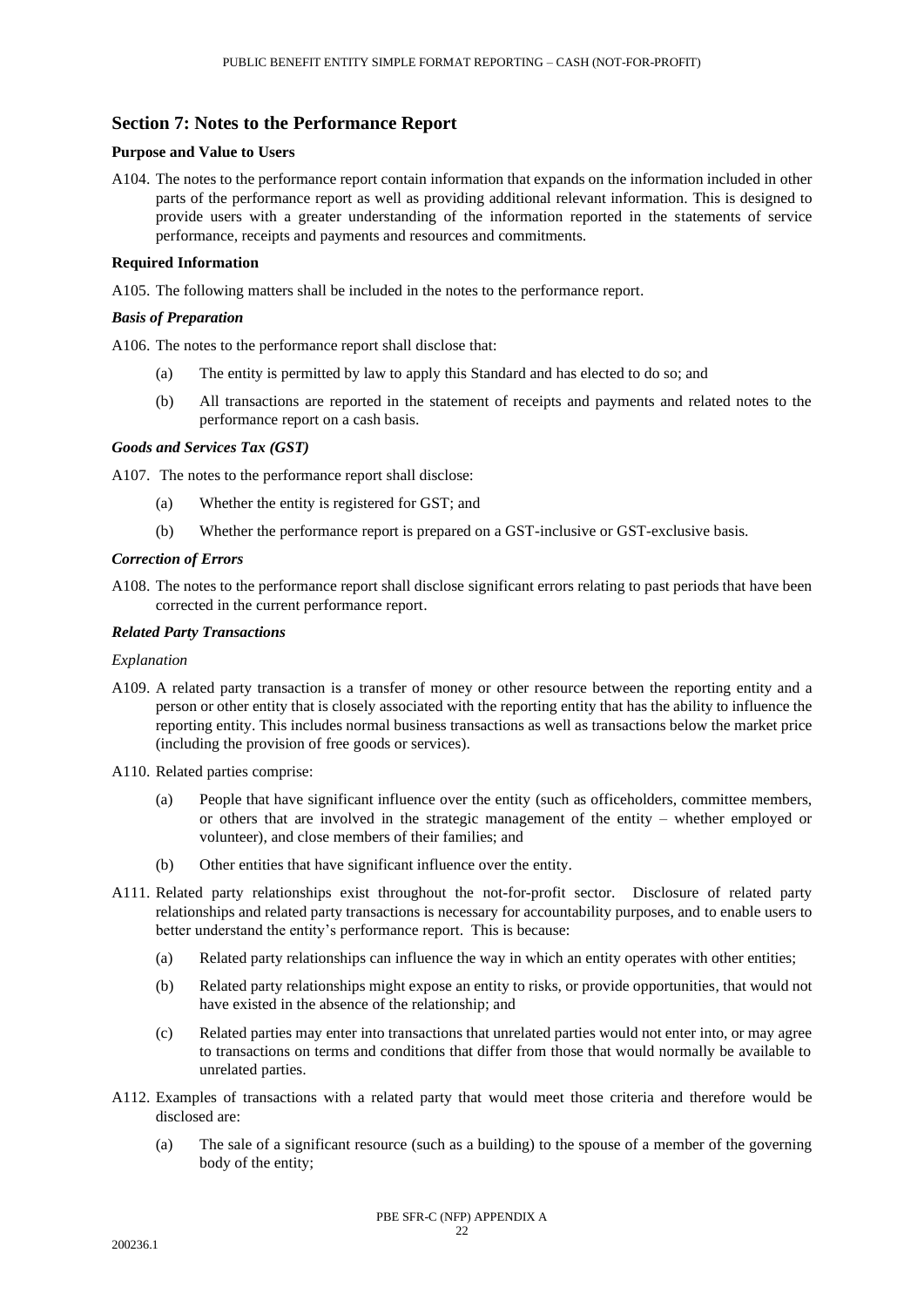- (b) The provision of preferential access to services provided by the entity to the child of the president of the entity;
- (c) The provision of finance (including loans, grants and guarantees), for example, a low interest loan to a related party; and
- (d) A member of the governing body providing professional services (e.g. accounting or legal services) to the entity at no cost.

# *Requirements*

- A113. An entity shall disclose in the notes to the performance report, transactions with a related party that have occurred during the financial year if:
	- (a) The transaction is significant to the entity (individually or in aggregate with similar transactions);

or

(b) The transaction is either significant or insignificant and is on terms and conditions that are likely to be different from the terms and conditions of transactions in similar circumstances between parties that are not related.

A114. For each transaction disclosed the following shall be reported:

- (a) A description of the related party relationship;
- (b) A description and the amount of any receipt or payment (and the value of free goods or services provided) related to the transaction during the financial year; and
- (c) Any amounts due from or to related parties at balance date.

#### *Events After the Balance Date*

- A115. Events after the balance date are those significant events, both favourable and unfavourable, that occur between the balance date and the date when the performance report is finalised for approval.
- A116. An entity shall report the following for each significant event after balance date:
	- (a) The nature of the event;
	- (b) An estimate of any associated receipts, payments, resources or commitments; and
	- (c) How, if at all, the event is likely to affect the continuing viability of the entity.
- A117. An example of an event requiring disclosure is a fire which destroys the premises of a charity a week after balance date. The notes to the performance report would report the fact that the fire occurred, the extent of the damage that resulted, the extent to which the damage is covered by insurance, and the likely impact on the charity's activities in both the short and long term.

# *Additional Information*

A118. The notes to the performance report shall include any additional information that the entity considers necessary for users to understand the overall financial performance and position of the entity.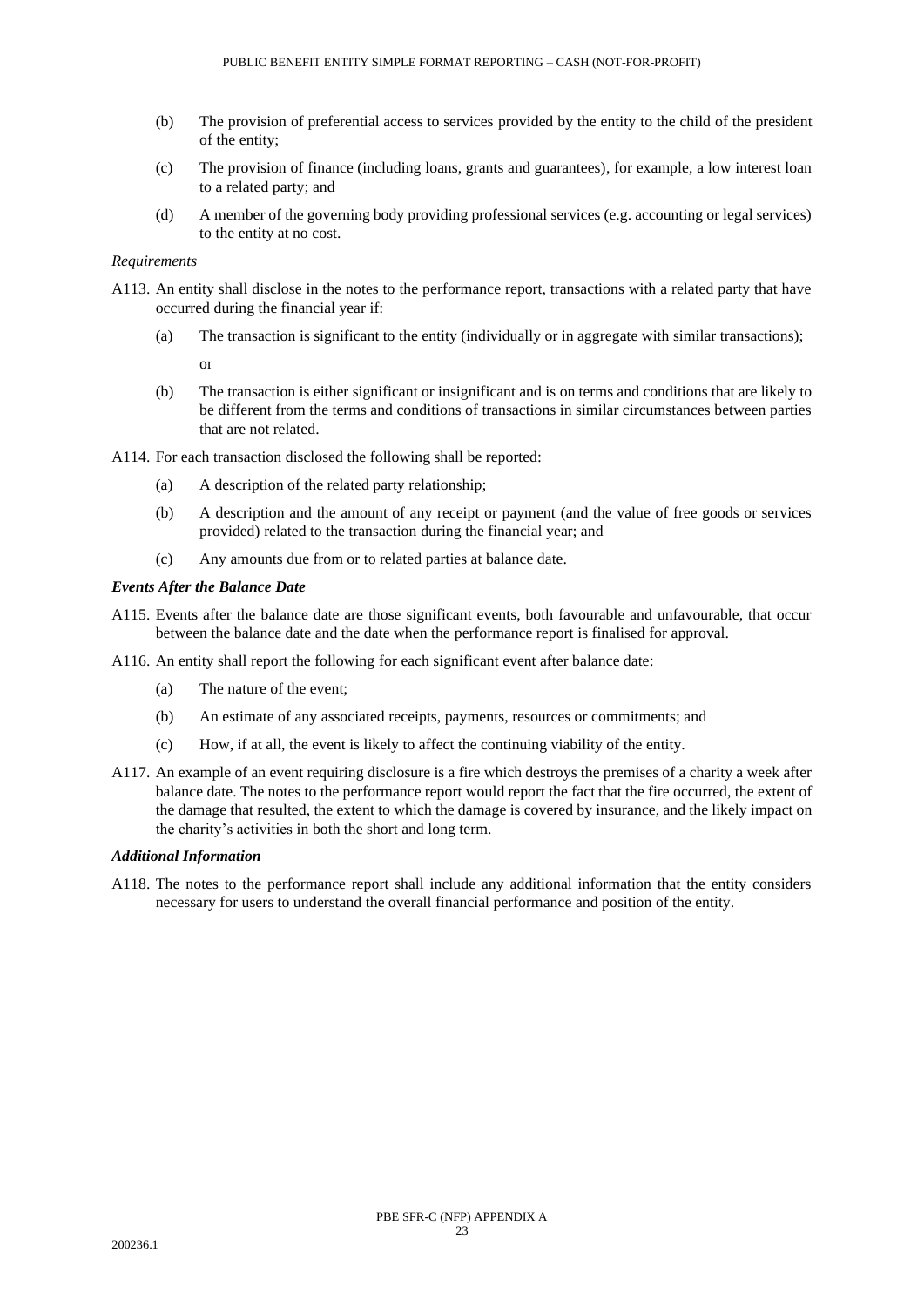# **Section 8: Illustrative Examples**

The following are examples of the accounting treatment required in the performance report**.**

# **1. Grant with Conditions**

A grant of \$1,500 was made by the local council to a food bank (the reporting entity). \$500 was a contribution towards the purchase of a refrigerator for the storage of perishable items, and \$1,000 for buying food for distribution. The agreement requires the grant to be spent as specified or be returned to the local council. At the end of the year the refrigerator had been purchased but only half the food.

*Treatment:* The reporting entity records:

- (a) In the statement of receipts and payments the entire amount of the grant when received (as an operating receipt: donations, fund raising and other similar receipts).
- (b) In the statement of receipts and payments, the \$500 that has been spent on the refrigerator (as a capital payment); and the \$500 spent on the food (as an operating payment: payments related to providing goods or services).
- (c) In the schedule of resources in the statement of resources and commitments, the refrigerator and its purchase value (cost) (see paragraphs A83 and A84).
- (d) In the schedule of other information in the statement of resources and commitments, the following: the total amount of the grant, the fact that a condition of the grant is that it only be used to purchase a refrigerator and buy food for distribution, and the fact that \$500 of the grant has not yet been spent on food for distribution at year end.

*Optional Information*: The entity may wish to include information about the grant provider in any list of grant providers and their contributions included in the notes to the performance report (see paragraph A52).

# **2. Loan Forgiveness**

(a) A government agency lends an entity \$10,000 to enable the entity to buy a van.

*Treatment:* The loan is recorded in the statement of receipts and payments as a capital receipt on receipt of the funds (see paragraph A44(f)). Future repayments are recorded in the statement of receipts and payments as a capital payment as they are made, and the amount owing at each balance date is recorded in the statement of resources and commitments (see paragraphs A94 and A98).

(b) After a change in policy, the government agency decides not to require repayment of the loan. There are no conditions attached to this decision.

*Treatment:* The entity removes the loan from the schedule of commitments in the statement of resources and commitments.

*Optional Information:* The entity may wish to record in the notes to the performance report the reason it no longer has the loan recorded in its schedule of commitments (see paragraph A118).

### **3. Volunteer Services**

The reporting entity is a charity shop run by volunteers.

*Treatment***:** The entity information section reports that the entity is reliant on time of volunteers, and the donation of goods for sale, for the operation of the charity shop (see paragraph A25(f)).

*Optional Information***:** In its statement of service performance the entity may provide a quantification of the contributions from volunteers in terms of numbers of volunteers, number of volunteer hours or fulltime staff equivalents involved in running the shop (see paragraph A32(b)(iv)).

# **4. Bequests**

A client (who is not a related party) of a registered charity advises that she has named the charity as the beneficiary of \$10,000 in her will, and that the money is to be used for a specified purpose.

*Treatment:* There is no recording of the bequest when the will is made, or upon the death of the benefactor. The cash receipt is recorded in the statement of receipts and payments as an operating receipt when the cash from the bequest is received. The conditions attached to the bequest are reported in the statement of resources and commitments (once the bequest is received) (see paragraph A102).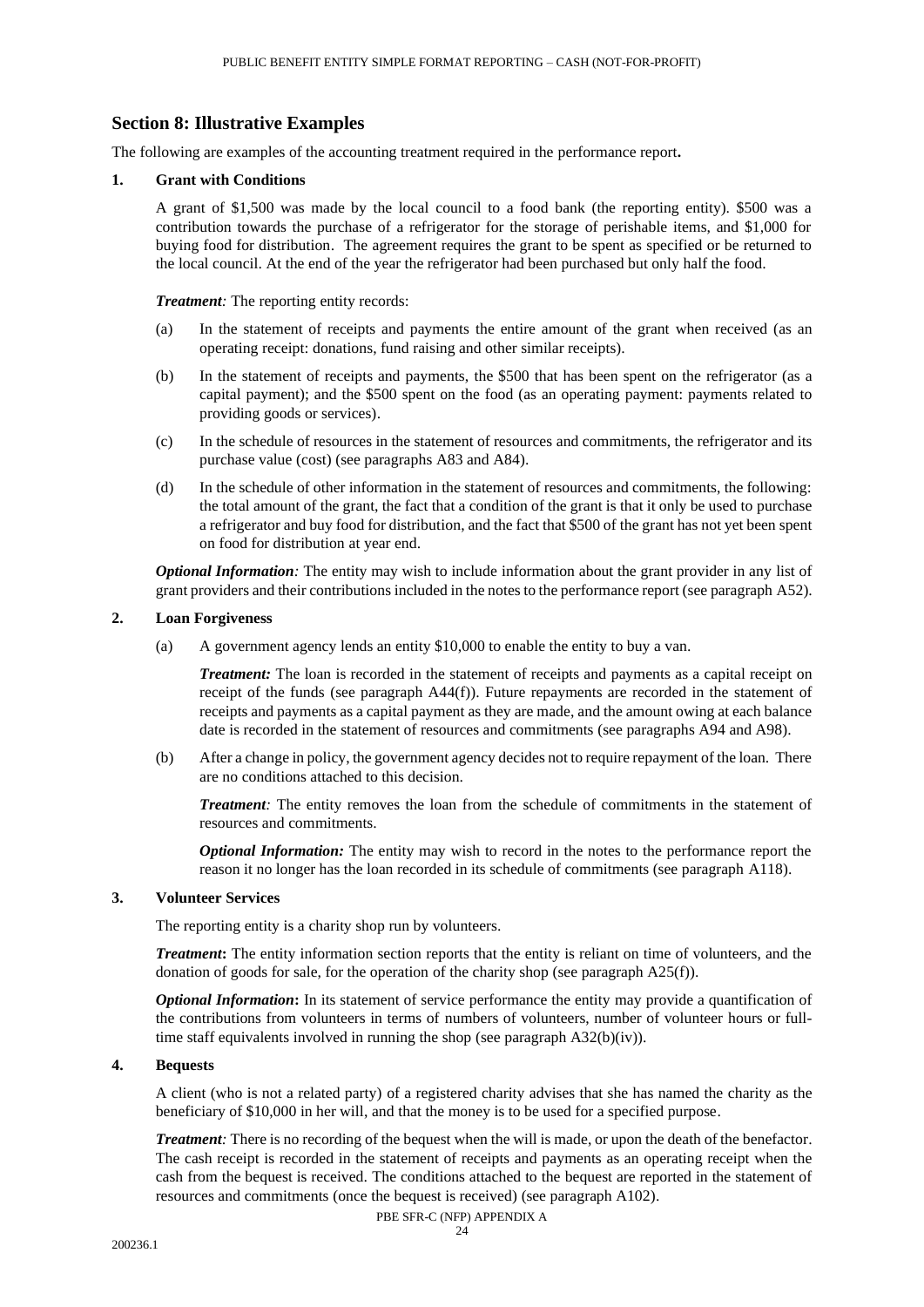*Optional Information*: In the periods between when the charity is named in the will and the bequest is received, the charity may wish to record in the notes to the performance report the fact that they have been named as a beneficiary (see paragraph A118).

# **5. Receipts for a future activity**

An entity has received ticket monies for a ball it is going to hold in the next financial year as a fundraiser.

*Treatment:* Ticket monies received are recorded as an operating receipt in the statement of receipts and payments. The entity also reports in the statement of resources and commitments that it has committed to holding a ball as a fundraising activity and that it has received \$1,000 of ticket monies in advance; and these have been recorded as an operating receipt and are held in the entity's bank account. (see paragraphs A42 and A96).

# **6. Related Parties**

# *Scenario 1*

The reporting entity has total operating payments of \$5,000; these payments are all made to the spouse of the chairman for office administration duties of the entity, the payments are made on normal terms and conditions.

# *Scenario 2*

The reporting entity has total operating payments of \$5,000; a few of these payments (\$50) are made to the spouse of the chairman for relieving the office administrator, the payments are made at the same hourly rate as the office administrator receives.

*Treatment:* In both of the scenarios above the spouse of the chairman is a related party of the entity (see paragraph A110(a)).

In scenario 1 the transactions with the related party whilst on normal terms and conditions are significant to the entity (see paragraph A113(a)) and therefore the entity reports in the notes to the performance report the information set out in paragraph  $A114(a)$ –(c).

In scenario 2 the transactions with the related party are not significant to the entity and therefore the entity is not required to report those transactions in the notes to the performance report.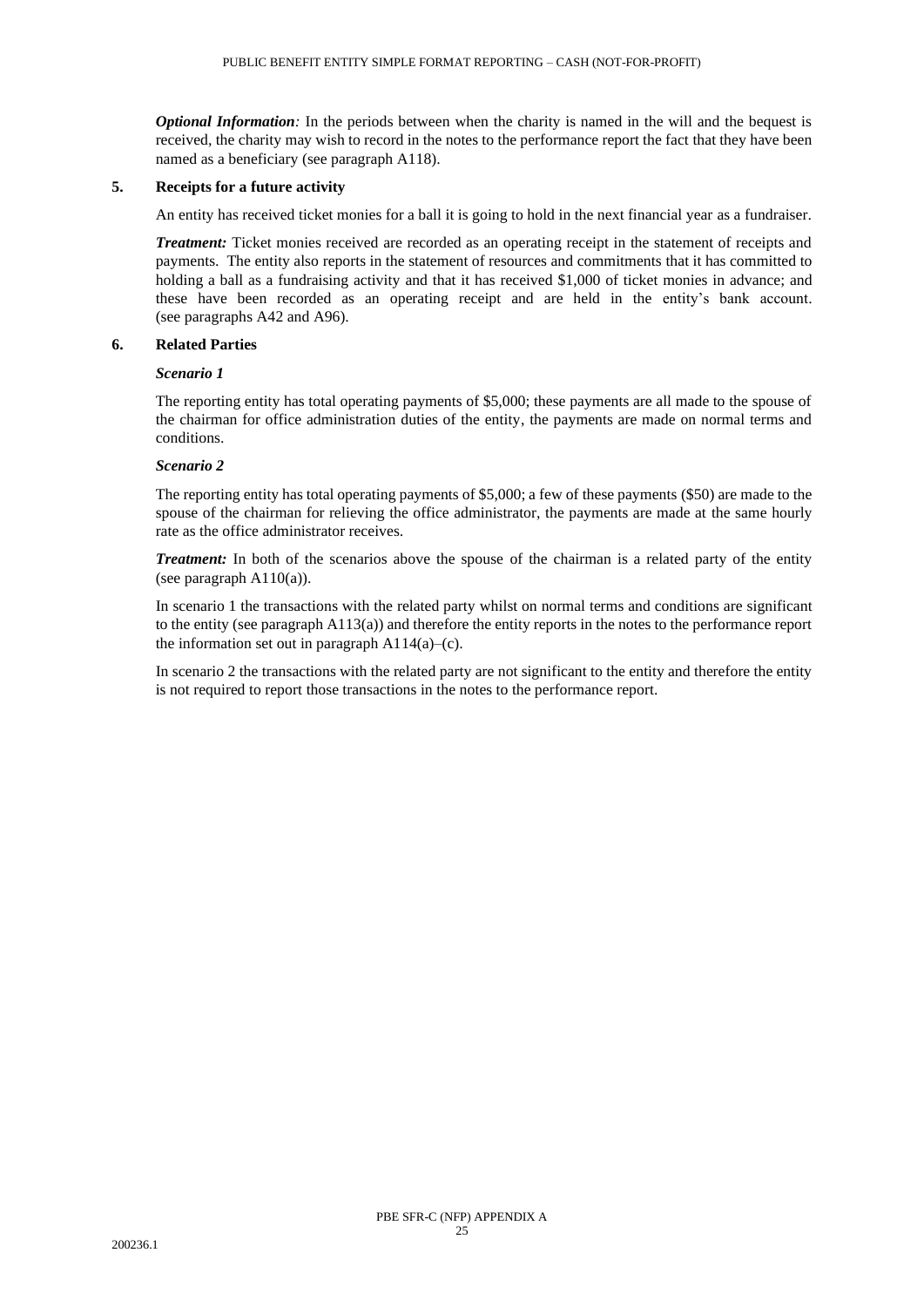# **Section 9: Glossary**

This Glossary contains terms used in this Standard.

<span id="page-25-1"></span><span id="page-25-0"></span>

| <b>Balance date</b>                                  | The date to which the performance report is prepared. It is usually an end of<br>month date, for example, 31 March 201X.                                                                                                                                                                                                                                                                                                                                                  |
|------------------------------------------------------|---------------------------------------------------------------------------------------------------------------------------------------------------------------------------------------------------------------------------------------------------------------------------------------------------------------------------------------------------------------------------------------------------------------------------------------------------------------------------|
| <b>Capital payment</b>                               | A payment during the financial year for the repayment of borrowings, or the<br>purchase of a resource with an expected life of greater than twelve months (such<br>as the purchase of a computer by the entity) to be owned or partly owned and used<br>by the entity to support the entity's activities or to provide goods or services.<br>Capital payments do not include payments for operating purposes or payments for<br>resources to be passed to other entities. |
| <b>Capital receipt</b>                               | A receipt during the financial year from borrowings or from cash received on the<br>sale of a resource with an expected life of greater than twelve months.                                                                                                                                                                                                                                                                                                               |
| <b>Commitments</b>                                   | Commitments comprise amounts owed by the entity (commonly referred to as<br>liabilities), and legal obligations to make payments at a future date.                                                                                                                                                                                                                                                                                                                        |
| <b>Entity</b>                                        | An organisation which may take any of a number of forms, including but not<br>limited to, registered charity, company, incorporated association, unincorporated<br>association or trust. Depending on organisational structure, this may be a legal<br>entity, a unit within a wider organisation, or it may comprise one or more units.                                                                                                                                  |
| <b>Financial year</b>                                | A period usually of twelve months ending on the entity's balance date.                                                                                                                                                                                                                                                                                                                                                                                                    |
| Honoraria                                            | Payments made for services provided where no fixed payment would normally be<br>made. Volunteers and employees can receive honoraria.                                                                                                                                                                                                                                                                                                                                     |
| Not-for-profit public<br>benefit entity<br>(NFP PBE) | A public benefit entity that is not a public sector public benefit entity.                                                                                                                                                                                                                                                                                                                                                                                                |
| Notes to the<br>performance report                   | Notes that provide further information on items in the various financial<br>statements, either by a further breakdown of figures or a narrative description.                                                                                                                                                                                                                                                                                                              |
| <b>Operating payment</b>                             | Any payment, other than a capital payment, made by the entity during the<br>financial year.                                                                                                                                                                                                                                                                                                                                                                               |
| <b>Outcomes</b>                                      | What the entity is seeking to achieve in terms of its impact on society.                                                                                                                                                                                                                                                                                                                                                                                                  |
| <b>Outputs</b>                                       | The goods or services that the entity delivered during the year.                                                                                                                                                                                                                                                                                                                                                                                                          |
| <b>Payments</b>                                      | Payments comprise all money paid during the financial year by cash, cheque,<br>bank transfer or other method. Payments can be either operating payments<br>(relating to day-to-day activities) or capital payments (relating to the purchase of<br>resources or the repayment of borrowings).                                                                                                                                                                             |
| Performance report                                   | A set of statements which collectively tell the story of the reporting entity over the<br>financial year. This includes the entity information, statement of service<br>performance, statement of receipts and payments, statement of resources and<br>commitments, and notes to the performance report.                                                                                                                                                                  |
| <b>Public benefit entity</b><br>(PBE)                | A reporting entity whose primary objective is to provide goods or services for<br>community or social benefit and where any equity has been provided with a view<br>to supporting that primary objective rather than for a financial return to equity<br>holders.                                                                                                                                                                                                         |
| <b>Receipts</b>                                      | Receipts comprise all money received during the financial year. This includes<br>notes and coins, cheques and other funds deposited into the entity's bank<br>accounts. Most receipts will relate to the normal operating activities of the entity<br>(for example, receipts from a fundraising event). However, some receipts might<br>result from transactions of a capital nature (for example, receipts from the sale of<br>a computer or from borrowings).           |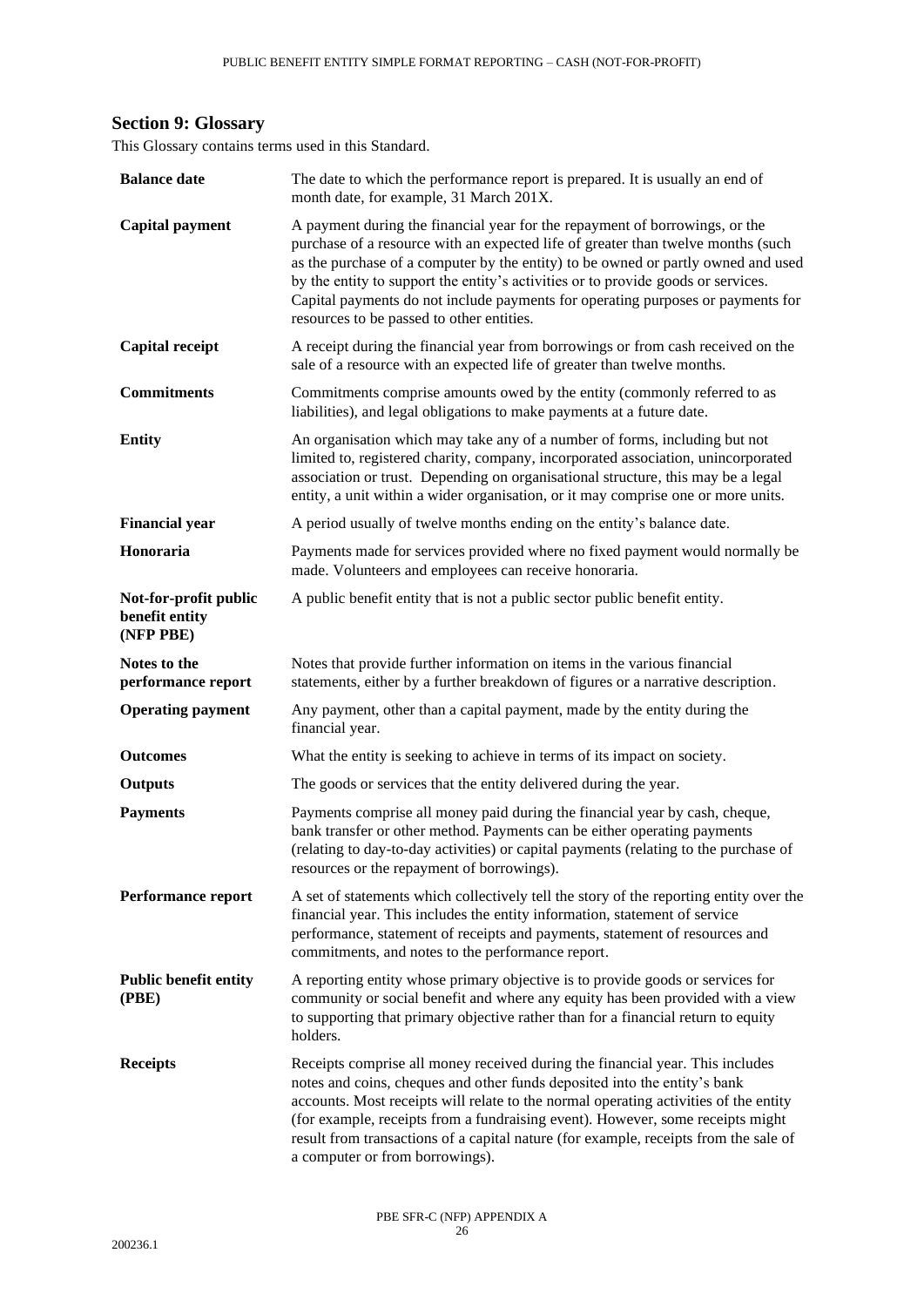| <b>Related party</b>                             | People or entities that have significant influence over the entity, such as<br>officeholders, committee members, or others that are involved in the strategic<br>management of the entity (whether employed or volunteer) and close members of<br>their families.                                                                                                                                      |
|--------------------------------------------------|--------------------------------------------------------------------------------------------------------------------------------------------------------------------------------------------------------------------------------------------------------------------------------------------------------------------------------------------------------------------------------------------------------|
| <b>Reporting entity</b>                          | An entity preparing a performance report in accordance with this Standard. In the<br>New Zealand reporting environment it is an organisation that is required by law,<br>or elects to apply, standards issued by the External Reporting Board (XRB) or the<br>New Zealand Accounting Standards Board of the XRB. For the purposes of<br>applying this Standard, the entity is a not-for-profit entity. |
| Significant                                      | An item is significant if disclosure of the particular item, whether financial or<br>non-financial, could influence a user's understanding of the entity's overall<br>performance. For the purposes for this Standard, it has the same meaning as<br>material.                                                                                                                                         |
| <b>Statement of receipts</b><br>and payments     | A summary of all the cash received by, and all the cash paid out by, the entity<br>during the financial year.                                                                                                                                                                                                                                                                                          |
| <b>Statement of resources</b><br>and commitments | A summary of the significant resources and commitments explaining the financial<br>position of the entity at balance date.                                                                                                                                                                                                                                                                             |
| <b>Statement of service</b><br>performance       | A statement that provides information on outputs delivered by the entity during<br>the financial year and is particularly useful in the not-for-profit sector when the<br>focus is on achieving planned outputs and outcomes, rather than making a profit.<br>The information in this statement is predominantly non-financial, but still<br>involves measurement.                                     |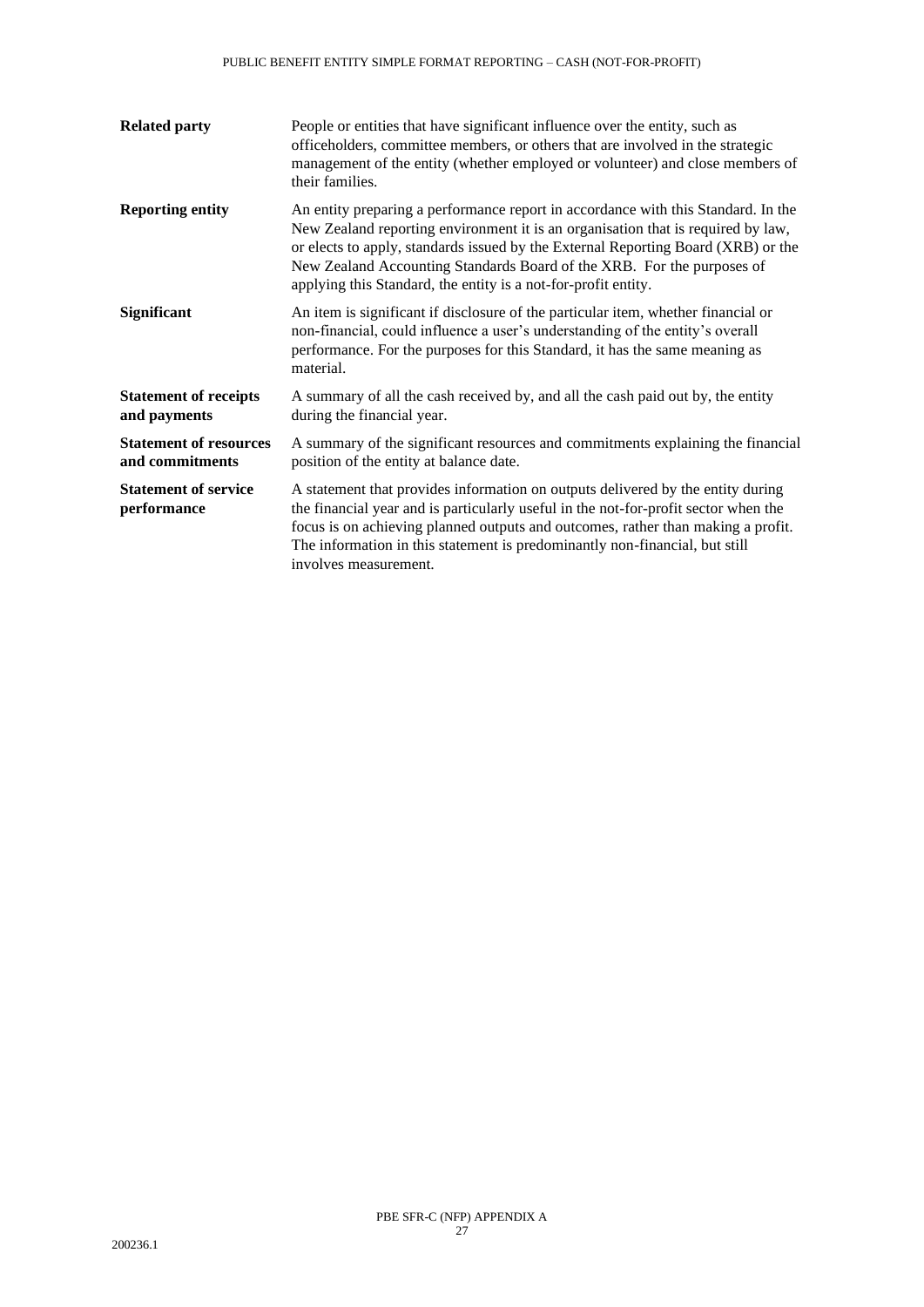# **Appendix B: Transitional Arrangements**

*This Appendix contains the requirements for entities to transition to Public Benefit Entity Simple Format Reporting - Cash (Not-For-Profit). It is an integral part of the Standard.*

# **Objective**

B1. This part of the Standard<sup>6</sup> is designed to assist an entity in preparing its first performance report under this Standard. This Standard recognises that entities come from divergent reporting backgrounds and prescribes different transitional rules to meet different circumstances.

# **Transitional Groups**

- B2. There are two types of entities applying this standard for the first time:
	- (a) Group 1: New Entities entities that are established in the current financial year; and
	- (b) Group 2: Continuing Entities entities that have not followed this Standard in the previous reporting period, but have been operating prior to the current financial year. This includes entities that have been applying other accounting standards in the previous financial year, for example, NZ IFRS PBE, Old GAAP or Tier 3 PBE Accounting Requirements.

# *Group 1: New Entities*

B3. No comparative figures are required for this group. This overrides any requirement elsewhere in this Standard for comparatives to be reported. New entities shall disclose their date of commencement in the notes to the performance report.

# *Group 2: Continuing Entities*

- B4. These entities shall either:
	- (a) Follow this Standard from the start of the current period. In this case comparative information is not required to be provided and this overrides any requirement elsewhere in this Standard for comparatives to be reported. However, the entity shall attach to the performance report its financial statements for the previous period and a list of the accounting policies applied in those financial statements; or
	- (b) Follow this Standard from the start of the previous period by restating the entity's previous financial statements (if any) in accordance with the requirements of this Standard. This means that the current year's figures and the prior year's comparative figures will be provided on the same basis.

This Appendix is part of the Standard and so the term "Standard" is used throughout. "Standard" refers to the Public Benefit Entity Simple Format Reporting – Cash (Not-For-Profit) abbreviated as PBE SFR-C (NFP)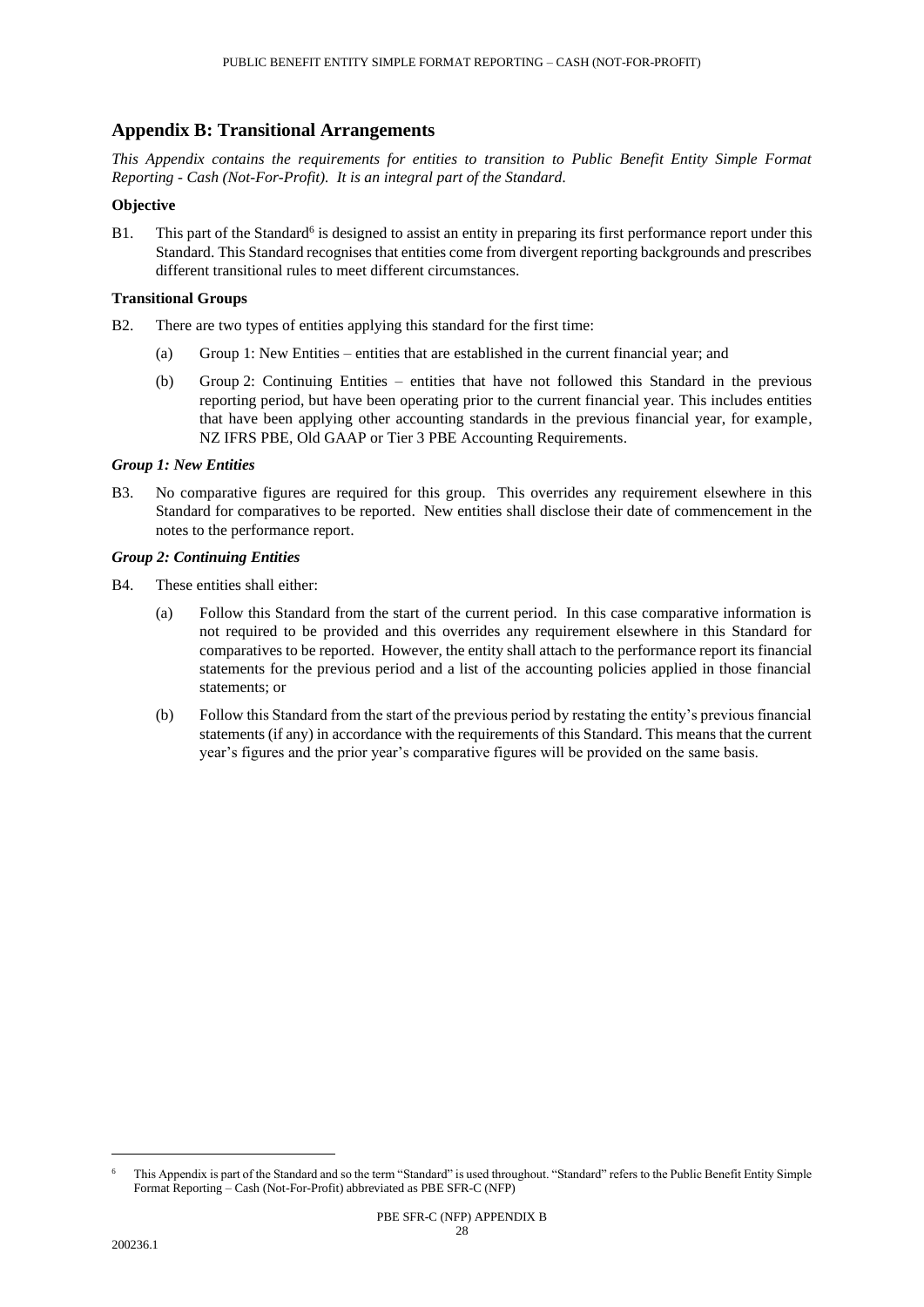# **Basis for Conclusions**

BC1. This Basis for Conclusions summarises the NZASB's considerations in developing the Public Benefit Entity Simple Format Reporting – Cash (Not-For-Profit) Standard (PBE SFR-C (NFP)).

#### **Background**

- BC2. The Accounting Standards Framework includes four reporting Tiers for not-for-profit entities. PBE SFR-C (NFP) is the non-GAAP Tier 4 Standard and may be applied by entities classified by law as not being "specified not-for-profit entities" (and therefore allowed to use cash accounting) and which elect to do so.
- BC3. The XRB Board and the NZASB are aware that some eligible entities may prefer not to apply PBE SFR-C (NFP). Therefore, under XRB A1 *Accounting Standards Framework (FP Entities + PS PBEs + NFPs Update*) an eligible entity may elect not to apply PBE SFR-C (NFP) and instead apply the standard(s) relating to a higher tier.

# **Objective**

BC4. PBE SFR-C (NFP) is intended to improve the quality and consistency of financial reporting by entities eligible to apply PBE SFR-C (NFP).

### **Approach**

- BC5. In preparing PBE SFR-C (NFP), the NZASB was cognisant of the fact that some Tier 4 not-for-profit preparers, as well as users of their financial statements, may have limited access to professional accounting expertise. The NZASB was of the view that the standard should be able to be applied by persons who are managing the finances of an entity that is eligible to apply PBE SFR-C (NFP).
- BC6. The NZASB decided that PBE SFR-C (NFP) should be a single, short and simple standard written in less technical language than is normally found in accounting standards. As a result, PBE SFR-C (NFP) addresses only those transactions that are commonly undertaken by entities eligible to apply PBE SFR-C (NFP). The NZASB relied heavily on research funded by the then Charities Commission to assist it in identifying which transactions need to be addressed in the Standard. The research identified that Tier 4 not-for-profit entities generally undertook relatively simple transactions.
- BC7. PBE SFR-C (NFP) has been prepared on a stand-alone cash basis. It is fundamentally different from the standards based on the accrual basis of accounting. Therefore, there is no ability for an entity to elect to use some of the accounting treatments that are applied by entities in the other Tiers.

# **Non-Financial Information**

- BC8. To enhance financial reporting with non-financial information that explains the activities of the entity, PBE SFR-C (NFP) requires:
	- (a) Disclosure of information about the entity's structure and objectives, together with disclosure of the entity's reliance on donations, including services donated by volunteers; and
	- (b) The preparation of a statement of service performance.
- BC9. The NZASB is of the view that the reporting of this non-financial information is necessary for users to gain a full understanding of the entity's performance.

#### **Financial Information**

BC10. This Standard establishes minimum aggregated categories for the reporting of financial information. It also allows an entity to add additional categories applicable to that entity and to describe all categories using terminology appropriate to that entity. In doing so, the NZASB was seeking to achieve a balance between comparability and understandability on the one hand, and flexibility for entities to reflect their own circumstances on the other.

### **Related Parties**

BC11. The definition of related party in existing accounting practice includes both people (and close members of their families) and other entities that have significant influence over the entity. The NZASB considered whether to simplify that definition of related party for this Tier. After considering the importance of related party disclosures for accountability purposes, and the risks and opportunities inherent in these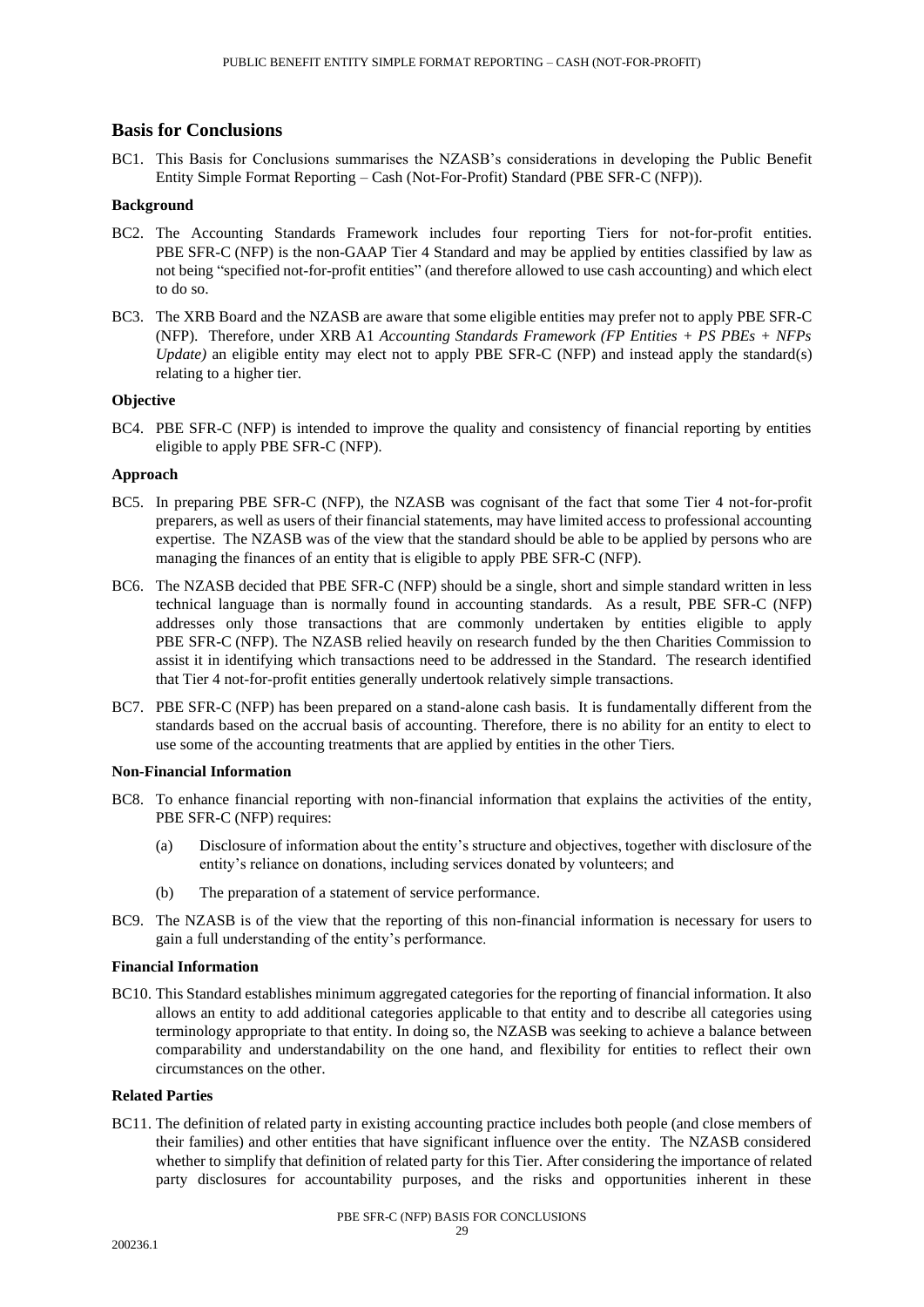relationships, the NZASB decided to retain in the definition of related party both related people (and close members of their families) and other entities that have significant influence over the entity.

BC12. However, disclosure of related party transactions is required only if the transaction is significant to the entity (individually or in aggregate with similar transactions), or the transaction is on terms and conditions that are likely to be different from the terms and conditions of transactions in similar circumstances between parties that are not related.

## **Transition**

- BC13. The NZASB was aware that a wide range of pre-existing accounting policies were applied by entities that are now eligible for, and elect to apply, PBE SFR-C (NFP). The NZASB was also concerned that some of those entities might have difficulty in restating their comparative information as required by PBE SFR-C (NFP). Rather than delay the application of the Standard, PBE SFR-C (NFP) permits entities to either:
	- (a) Apply PBE SFR-C (NFP) in the first year without restating the comparative information. Entities taking this option are required to attach their prior period financial statements (including an explanation of the accounting policies applied) rather than having to restate the comparative financial information; or
	- (b) Apply PBE SFR-C (NFP) from the start of the previous period by restating the entity's previous financial statements (if any) in accordance with the requirements of PBE SFR-C (NFP).